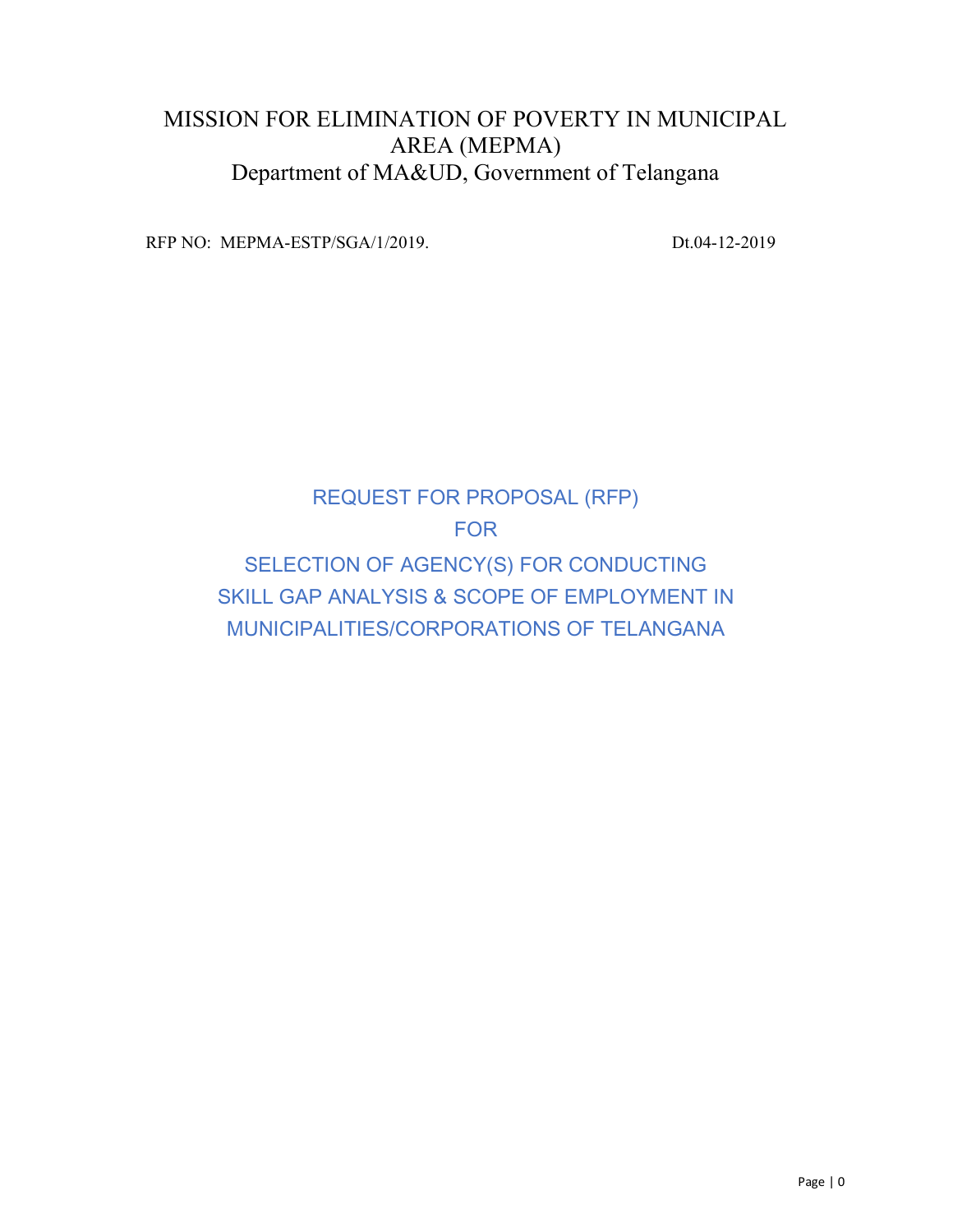# Contents

| Annexure- 1 – Indicative List of Municipalities/Corporations s to be covered  13      |
|---------------------------------------------------------------------------------------|
|                                                                                       |
| Format-2 Self Declaration form - Not Applicable for Government                        |
| Format -3 Self-Certificate for number and details of qualified Manpower/Employees  20 |
| Format 4 - Affidavit-Cum-Declaration (On a Stamp paper of value INR 100/-) 21         |
|                                                                                       |
|                                                                                       |
|                                                                                       |
|                                                                                       |
|                                                                                       |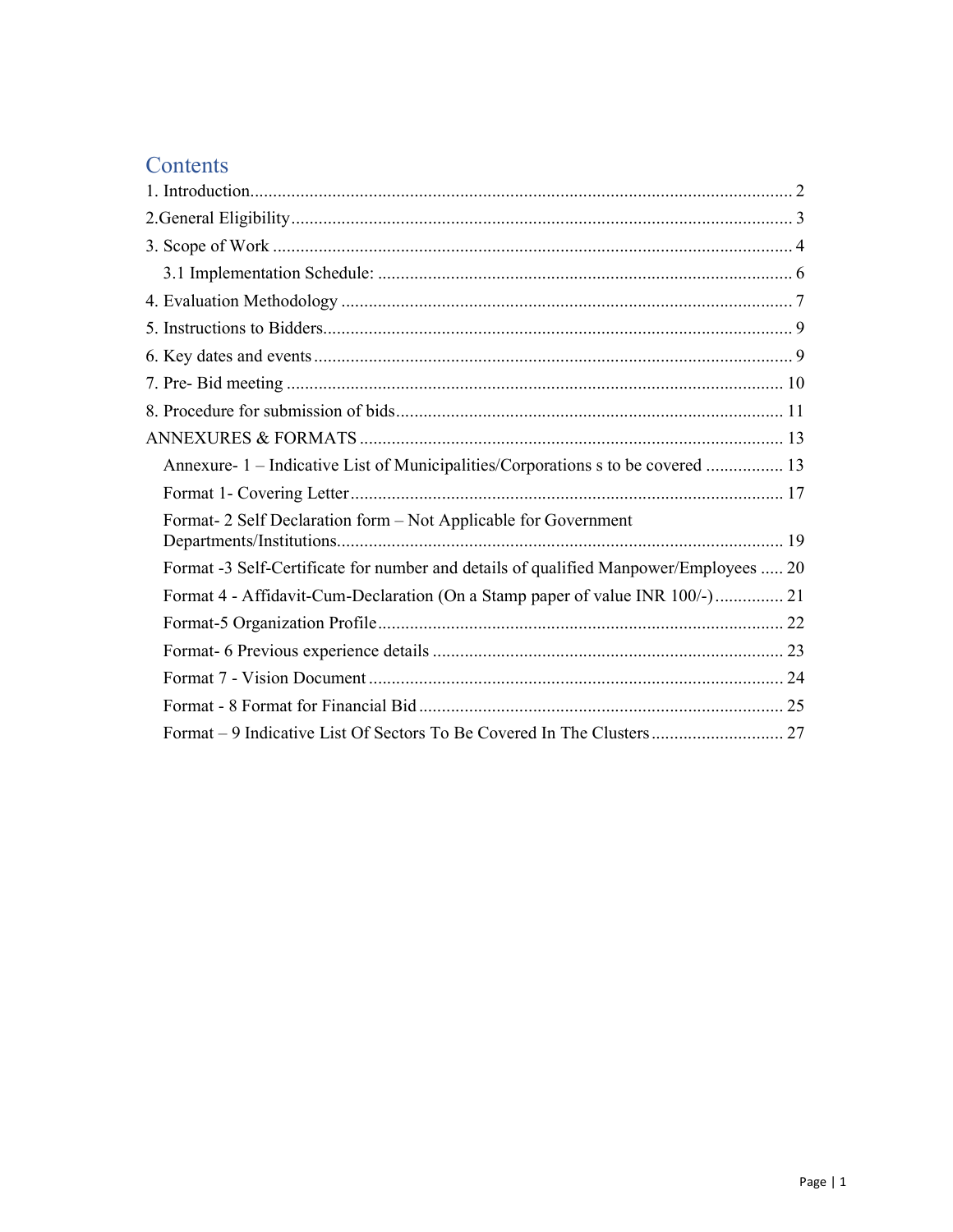# RFP Activities

| <b>Activity</b>                                                                                | <b>Details</b>                                                                                                                                                                                                                                                                                             |
|------------------------------------------------------------------------------------------------|------------------------------------------------------------------------------------------------------------------------------------------------------------------------------------------------------------------------------------------------------------------------------------------------------------|
| Publication of RFP                                                                             | 04-12-2019                                                                                                                                                                                                                                                                                                 |
| Time and Date for Pre<br>Proposal Conference                                                   | 17-12-2019, 11:30 AM                                                                                                                                                                                                                                                                                       |
| Last Date and Time for<br>receipt of sealed<br>Proposals in response to<br><b>RFP</b> Document | 06-01-2020 up to 04:00 PM                                                                                                                                                                                                                                                                                  |
| Time and Date of<br>Opening of Proposals                                                       | 06-01-2020 at $05:00$ PM                                                                                                                                                                                                                                                                                   |
| Cost of RFP Document                                                                           | The bidders shall submit INR 10,000/-(Rupees Ten Thousand<br>only) (non-refundable) in the form of Demand Draft in favor of<br>"Mission Director, MEPMA" issued by any Nationalized/<br>Scheduled Banks in India and payable at Hyderabad towards the<br>cost of RFP document (the "Bid Processing fees"). |
| <b>Bid Security</b>                                                                            | INR 50,000 payable in favor of Mission Director, MEPMA,<br>Telangana State in the form of Demand Draft from scheduled<br>Bank.                                                                                                                                                                             |
| Time and date of<br>opening of cover-b<br>(Financial Proposal)                                 | Will be intimated to the Qualified Consultants                                                                                                                                                                                                                                                             |
| Address for<br>communication                                                                   | Mission Director,<br>Mission for Elimination of Poverty in Municipal Areas,<br>4th Floor, C&DMA Building, AC Guards, Masab Tank<br>Hyderabad 500 004<br>Contact Number: +91 8978569749<br>Email id: mdmepma.ts@gmail.com,<br>Website: tmepma.cgg.gov.in                                                    |

Note: The bidder shall also submit an Earnest Money Deposit (EMD) for an amount of INR 50,000/- (Rupees Fifty Thousand only) in the form of a Demand draft in favor of "Mission Director, MEPMA. EMD shall be returned to the unsuccessful bidder within a period of one month from the date of signing of consultancy agreement between the Authority and the successful bidder. EMD submitted by successful bidder shall be released upon completion of the consultancy agreement. Bid Security shall be submitted  $@10\%$  of contract value submitted at the time of entering into agreement by the successful bidder either through DD or Bank guarantee. (Bank Guarantee format will be shared with the short listed bidder or agency after the financial bid opening) Any Bid not accompanied by the Bid Processing fees and EMD shall be rejected by the Authority as non-responsive.

#### 1. Introduction

#### **Overview**

To guide the implementation activities under MEPMA there is need to ascertain the demand and supply gap in skilling space across various industrial clusters across the state of Telangana. There is also a need to foresee the projected Job requirements in all the districts in next five years.

In view of this MEPMA is inviting detailed proposal from eligible entities / bidders to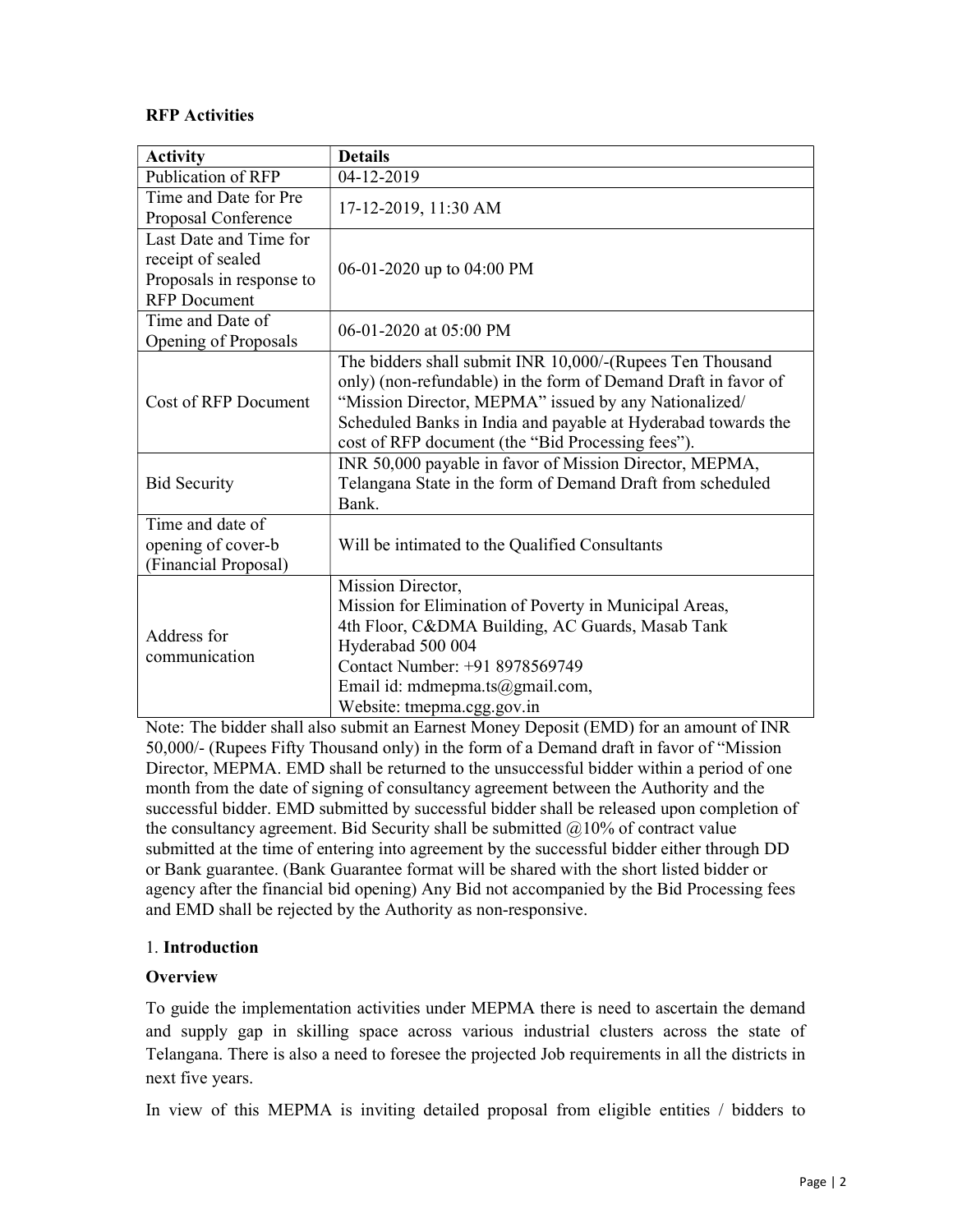undertake the study titled "SKILL GAP ANALYSIS & SCOPE OF EMPLOYMENT" in state of Telangana". It is recognized that the skill gap is the interplay of industry demand, supply through public, private & non-formal/informal channels, labour force participation, aspiration and employability of both new entrant and existing workforce. Therefore, the proposed skill gap study would conduct in-depth research, analysis & inquiry into above mentioned areas. The study would also come out with recommendations which must be specific and actionable.

MEPMA is considering conducting of skill gap analysis and Scope for employment in the specified industrial clusters of Telangana while covering all the districts for assessing the aspirations of youth and other key stakeholders.

Bidders who are interested in undertaking the assignment may submit their proposal in 2 sealed covers

- a) Technical proposal
- b) Financial proposal

#### 2. General Eligibility

- 1. The Applicant should be a Government Agency/ Government owned enterprise/ Research Institution/ University/ Autonomous Educational Institutions/ PSUs. Such Governmentowned enterprises or institutions should be (i) legally and financially autonomous, and (ii) are not dependent agencies of MEPMA.
- 2. Proof of registration as a legal entity must be submitted.
- 3. The Applicant agency must be having previous experience of Academic / Social / Statistical Research / Study / Baseline Survey/ Impact Assessment/ Analysis Work which includes primary surveys with project(s) of at least INR 50 lakh outlay
- 4. The Applicant agency should have in-house capacity/ experts in the team required to carry out the activities
- 5. The Applicant agency should not be blacklisted by any of the Central / State government departments / PSUs, Universities are exempted from this clause
- 6. Proposals received after the due date and time will not be accepted.
- 7. Application and the supporting documents should be a complete document and must be page numbered and each page should be duly signed by authorized representative.
- 8. An affidavit- cum- declaration needs to be provided to the effect that the entire information submitted is correct.
- 9. A covering letter must be attached with the proposal
- 10.The shortlisted technically qualified bid based on the qualifying criteria of the RFP will be considered for opening of Financial Bid and same shall be intimated to the shortlisted bidder through Email / Telephonically. The decision of short listing of Technical Bid by MEPMA, Hyderabad will be final and binding on all.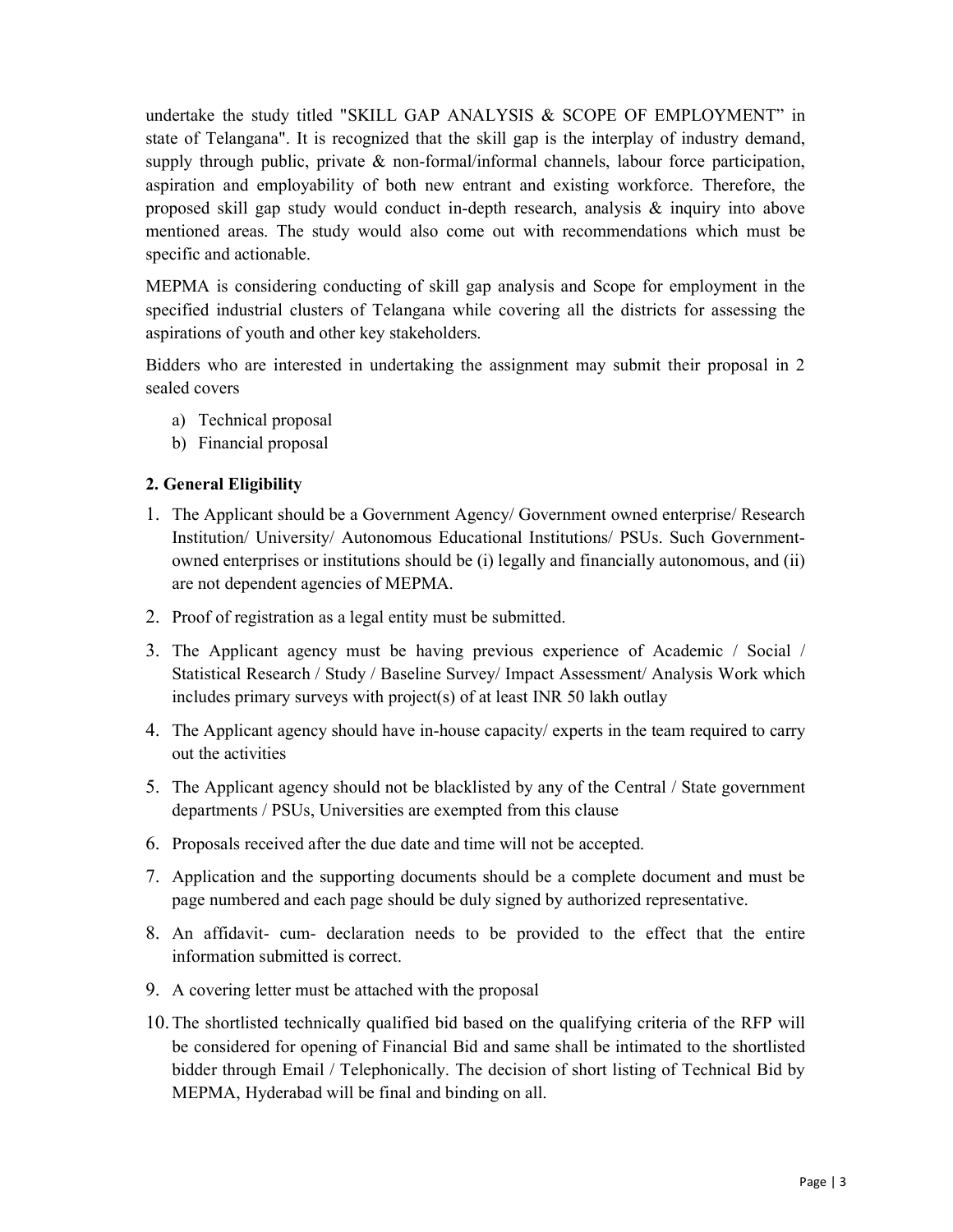### 3. Scope of Work

# **Overview**

It is recognized that the skill gap is the interplay of industry demand, supply through public, private & non-formal/informal channels, labour force participation, aspiration, and entrepreneurial opportunities and employability of both new entrant and existing workforce. Therefore, the proposed skill gap study would conduct in-depth research, analysis & inquiry into above mentioned areas. It would not only provide current status and future projections but also identify bottle-necks and propose solutions. Primary research methods such as surveys, interviews, focus group discussions, observations etc. would be used for conducting the skill gap study. However, wherever primary data cannot be collected, secondary methods would be used. It is proposed that a comprehensive skill gap study at Municipalities/Corporations level shall be conducted with preference being given to Municipalities/Corporations belonging to industrial clusters and commercial centres. (Annexure- 1)

The scope of this project shall include, but not necessarily be limited to, the following areas:

- 1. Skill gap analysis with sectoral Focus: The study should focus on understanding the existing skill gap at various levels and categorize them into categories - low skill (requiring no training/orientation training; semi skill (requiring formal training of at least NSQF level 3 and above); and highly skilled categories(requiring training on emerging technologies of NSQF level 6 and above) while analyzing manpower skilling requirements from sectoral perspective across Telangana factoring both wage employment & entrepreneurial opportunities. The study should identify high growth sectors along with the ancillary industries being developed and potential for emergence at or around the industrial cluster/district level. Government policies and G.O.s issued by the Industries Department may also be studied, to understand thrust and growth targets for different sectors in the state, which would translate to priority sectors from the perspective of investment in manpower skilling as well. A separate report on ancillary industry development around the clusters may also be submitted. While presenting the skill gap, technical and cognitive skills required for the job roles should also be covered.
- 2. Voice of Stakeholders: Detailed interaction should be conducted with various stakeholders, such as youth, government & private skill training providers, Government departments with skill training mandate and industry players - to understand their perspectives on manpower training and placement. It is proposed that at least 350 youth be covered in each district through primary survey ensuring coverage of Municipalities/Corporations mentioned in Annexure 1. FGDs to be conducted with at least 10 skill training providers in the selected District / Municipalities as per Annexure 1 100 commercial entities with a mix of large scale, MSME and informal employers in the selected District / Municipalities as per Annexure 1 and interaction with major government department including DIC offices in district as per Annexure 1.
- 3. Manpower Supply-Demand Gap: Manpower supply-demand gap would be the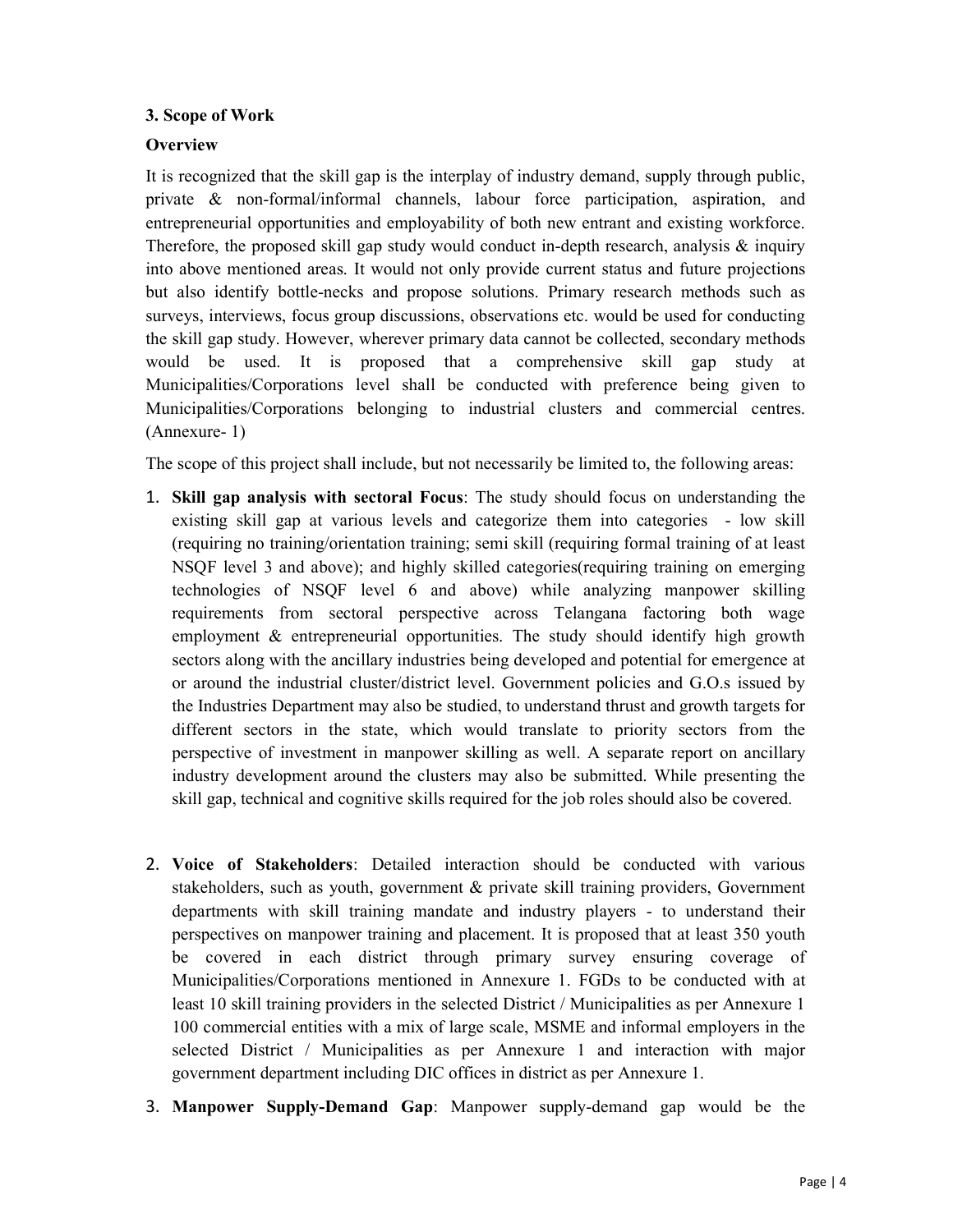difference between projected workforce participation and industrial manpower requirements for specific sectors with broad indication of relevant job roles, estimated for next five years i.e. up to 2025. The sectors/ job roles may be divided into In-Demand, Emerging and Future job roles. A comprehensive mathematical/ statistical model may be developed for estimating the incremental growth in demand and supply of manpower.

A detailed presentation/ report on the attrition and retention pattern of workforce in different job roles sector wise and the plausible reasons may be included in the study.

- 4. Candidate aspiration mapping: A detailed analysis of the aspiration of the candidates belonging to urban areas in terms of their desired job role, willingness to attend skill training, focus area on skills training, expected remuneration, Job location, post placement facilities and entrepreneurial ideas/willingness should be covered in the study. The agency should conduct aspiration mapping for the prospective candidates who may be enrolled under the skill development programs implemented by MEPMA. Entrepreneurship and candidate's interest to enhance entrepreneurial skills through training may also be covered as part of the aspiration mapping. At least 350 youth in the selected District / Municipalities as per Annexure 1 to be covered under aspiration mapping
- 5. Labour Force Participation & Under-employment: Labour force participation and under-employment are other important factors contributing to mismatch between demand and supply. It may be argued that low employability and unavailability of opportunities could be the factors leading to lower participation and under-employment. However indepth understanding of the causes is critical in devising the appropriate interventions. Therefore, the skill gap study would evaluate labour force participation and extent of under-employment across various demographic and socio-economic groups' especially weaker section of the society across state/district/ Municipalities/Corporations levels. The study should also document the barriers to employment (both for labour force participation & under-employment) with the aim to remove those barriers
- 6. Assess preparedness of Skilling Institutions: The study is also expected to record the details of available training infrastructure in all the districts and within the established industries in those districts to assess their preparedness (ITIs/ Polytechnics/ Engineering and Degree Colleges) in conducting employability skill training programmes. Capacity of these institutions in terms of number of seats available per course/ trade may also be assessed. The challenges faced by these institutions to conduct trainings required to address the existing skill gap.
- 7. Suggest suitable industries to partner with in skilling: The study is also expected to identify suitable and interested industries (industry as skilling partner) that MEPMA can potentially partner with to conduct customized skill trainings to address the skill gap.

#### Analysis & Recommendations:

The analysis  $\&$  recommendations should include, but not necessarily be limited to following areas: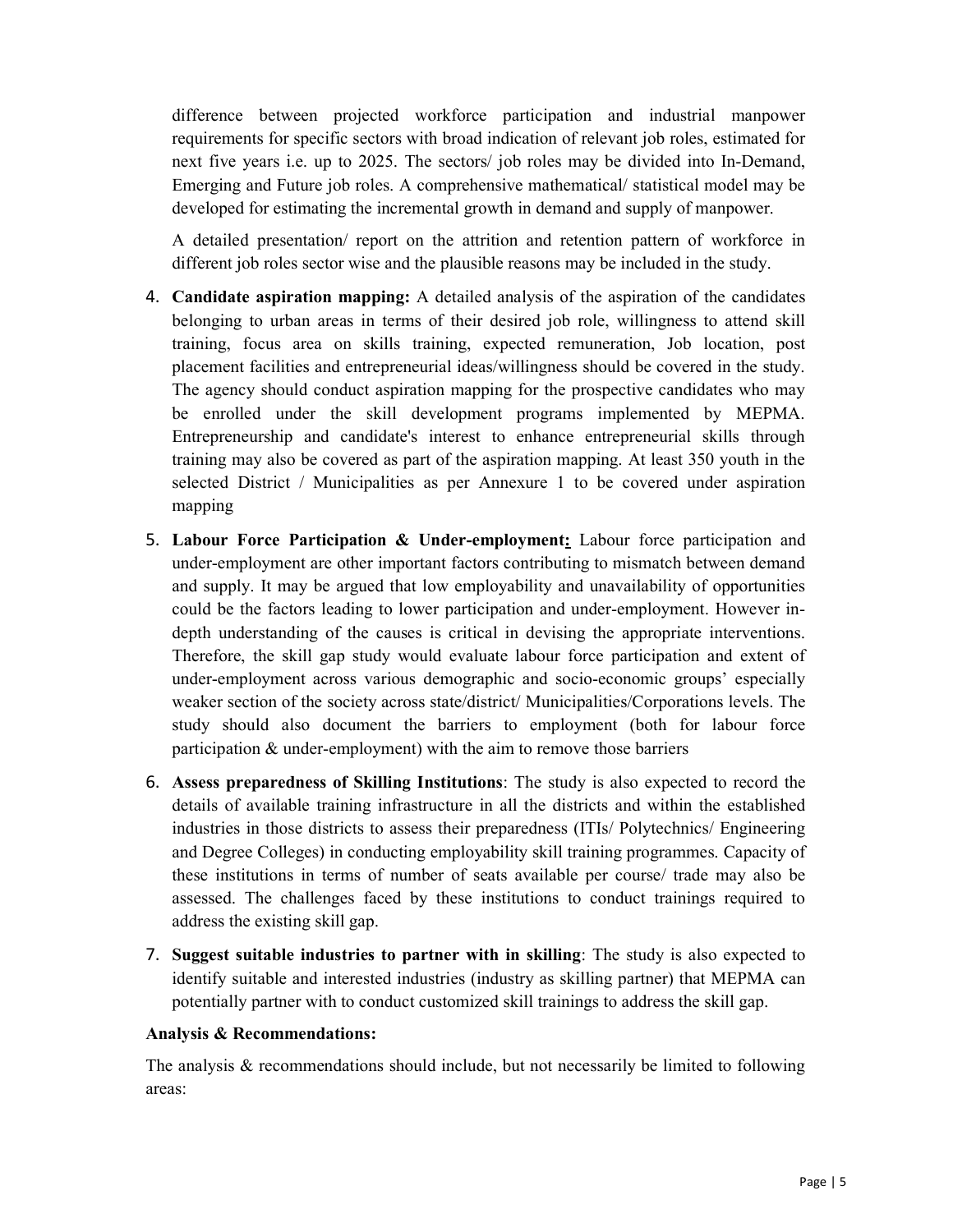- 1) Suggest suitable interventions / recommendations to address the skills gap
- 2) Recommendations should be specific and actionable
- 3) List out job roles by sector, sub-sector including NSQF level
- 4) Sector-wise and job role wise gap in skills demand vs. supply (qualitative and quantitative).
- 5) Changes required for training as per the industry expectations with respect to infrastructure and training methodology.
- 6) Entrepreneurial opportunities and interventions required to facilitate enterprise development and create entrepreneurs
- 7) Prominent futuristic cognitive, non-cognitive & technical skill and recommendations regarding developing the same
- 8) Impact of mechanization/automation and industry 4.0 on the workforce demand and skills required.
- 9) List and profile of industries/commercial entities interested to operate as industry partners along with manpower requirements which MEPMA could potentially partner to initiate training programs
- 10)Need for developing or upgrading available educational/training infrastructure and other training inputs such as tools & equipment, curriculum, teaching/training methodology etc. keeping in mind the futuristic skills requirements.
- 11)Study should also ascertain the various tools required for assessments and Certifications of candidates under different sectors which will make candidates ready for Jobs /absorption in relevant industries.
- 12)Provide a status report on the degree of mobilization under taken by TP / MEPMA under the skill development schemes, assess the level of awareness and dissemination of the information related to various schemes amongst prospective candidates
- 13)Root cause analysis of the ab-normal trends (if any) in the data
- 14)Validation through key stakeholders and documentation of Skill Gaps Analysis
- 15)The Field Level survey conducted by the Agency should be video-graphed/recorded electronically/ documented with necessary photos and tabulations.
- 16)Further, to give a human touch to the study and to create an impression on readers' mind, testimonies/observations/case studies from various stakeholders may be recorded and presented in the study.

All the survey tools such as questionnaire, method of survey and sampling procedures is subject to prior approval of MEPMA.

#### 3.1 Implementation Schedule:

The proposed Scope of Work is expected to be completed within 4 months period, adhering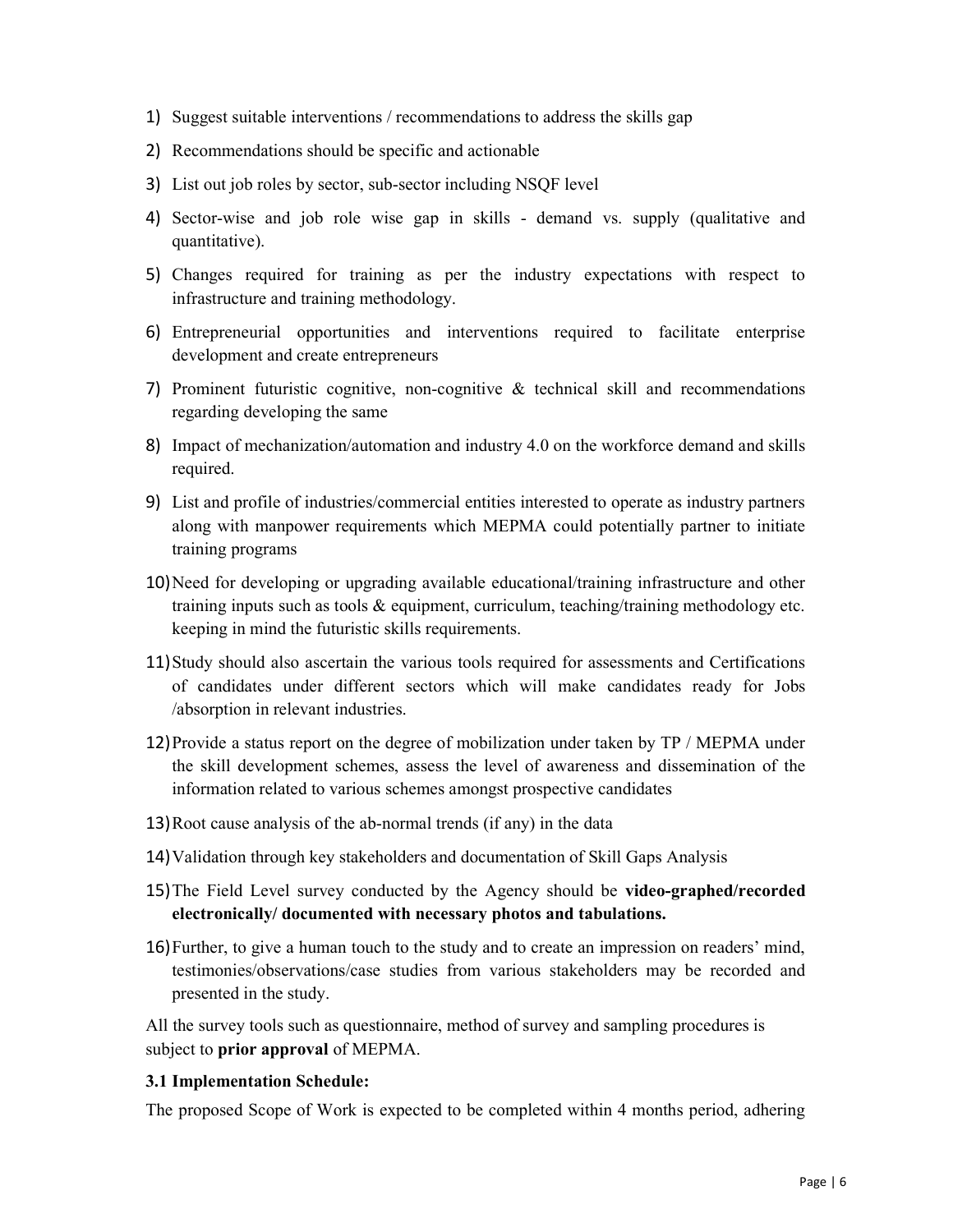to below mentioned implementation schedule which is also not necessarily limited to the following and further detailing may be done at the time of signing of contract

|    | S. No. Activity                                                                                                                                                  | <b>Timelines</b>                              | Deliverable             |
|----|------------------------------------------------------------------------------------------------------------------------------------------------------------------|-----------------------------------------------|-------------------------|
|    | Signing of Agreement                                                                                                                                             | $[T1 - Date of signing]$<br>of the Agreement  |                         |
|    | Submission of<br>Inception Report-<br>(Detailing out the methodology, Sample<br>size, formats of the survey, questionnaire<br>and other relevant research tools) | $T1+30$ Working<br>Days as per<br>Government. | <b>Inception Report</b> |
| 3. | Submission of Preliminary<br>Report-<br>(including analysis of secondary and<br>primary data in line with the scope of<br>work as defined above)                 | $T1+90Working$<br>Days as per<br>Government.  | Preliminary<br>Report   |
| 4. | Submission of Final report incorporating<br>all the feedback and suggestions given by $T1+120$ Days<br><b>MEPMA</b>                                              |                                               | Final Report            |

# 4. Evaluation Methodology

.

The evaluation for the submitted proposals will be carried out in two parts, i.e. Technical Evaluation and Financial Evaluation.

- a). Who have scored 60% or more than 60% marks will be qualified.
- b). only technically qualified bidders financial proposals will be opened.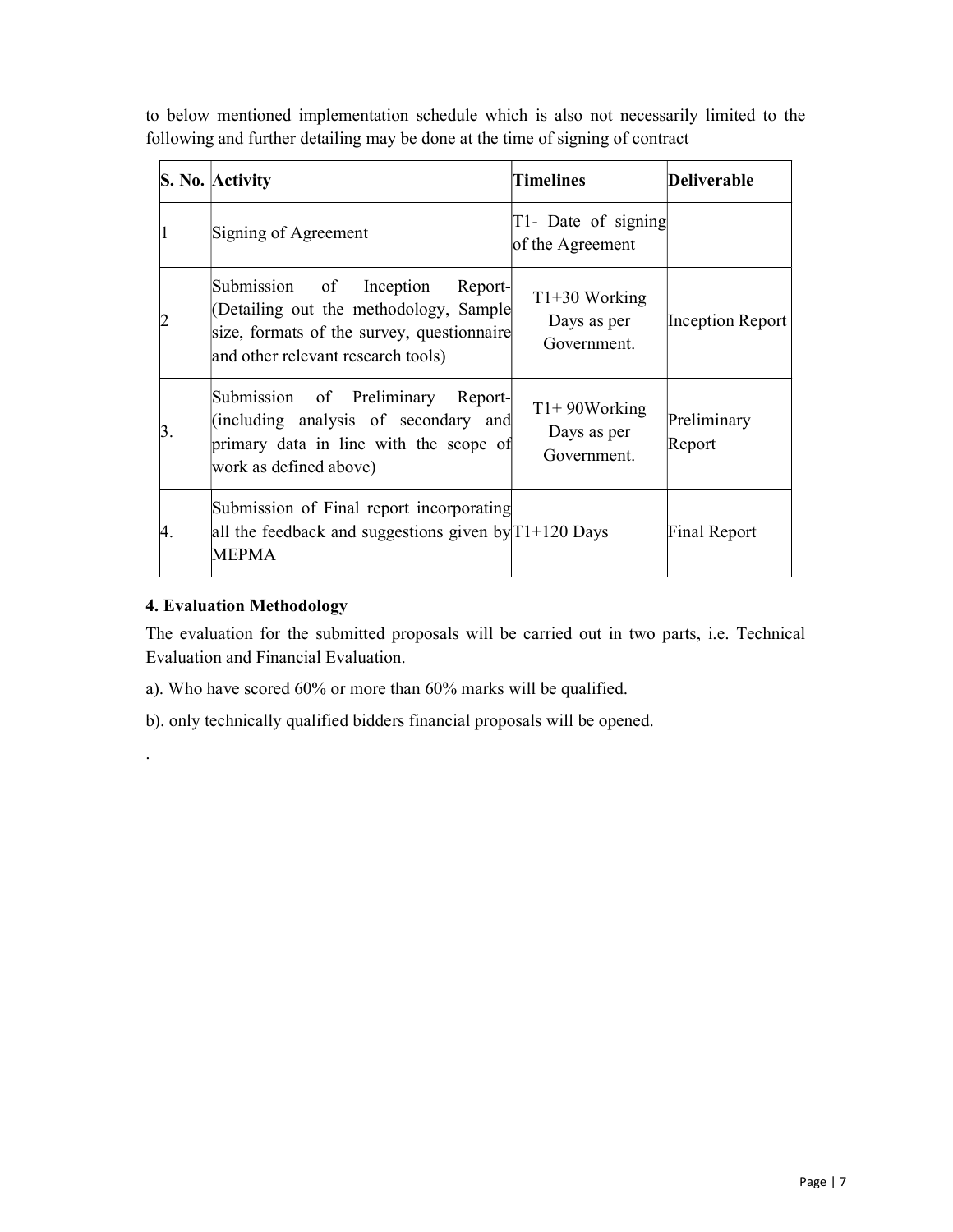### Evaluation Process:

The evaluation process shall comprise of the following stages:

# Part 1: Technical Evaluation comprising of Documentation and Presentation based Evaluation

Bidders who meet the minimum qualification criteria laid down in the General Eligibility Section of this document (S. No.  $2 - I$  to vi) will be qualified and eligible for further bid evaluation.

MEPMA will evaluate qualified bidders based on the Technical Bid submitted by them. A Committee from MEPMA shall evaluate the technical proposals submitted by the bidders.

 $\mathbf{I}$ 

|             | S. No. Evaluation Criteria                                                                                                                                                                                                                                                                                                                                                                        | Maximum<br>Score | <b>Required Forms</b>                                                                                                                   |
|-------------|---------------------------------------------------------------------------------------------------------------------------------------------------------------------------------------------------------------------------------------------------------------------------------------------------------------------------------------------------------------------------------------------------|------------------|-----------------------------------------------------------------------------------------------------------------------------------------|
|             | <b>Business practice and experience of the organization</b><br>in carrying out similar kind of studies                                                                                                                                                                                                                                                                                            | 30               |                                                                                                                                         |
| 1.          | Experience in the areas of primary survey/ skill<br>gap study /skill demand supply survey or any<br>socio-economic survey during last 3 Financial<br>Years<br>4 or more than 4 relevant studies - 30<br>marks<br>• 3 relevant studies - 20 marks<br>2-relevant studies 10 marks<br>1 relevant study - 5 marks<br>Organization will also showcase the previous<br>work in their presentation part. | 20               | Work Order from the<br>Clients and Hard copy of<br>final<br>Submitted<br>the<br>Report.<br>(Summarized<br><b>as</b><br>per<br>Format 6) |
| 2.          | Annual Turnover for last three financial years<br>Should be equal or more than 200 lakhs<br>1.5 marks for Below 500 lakhs<br>2.10 marks for 500 lakhs and above                                                                                                                                                                                                                                   | 10               | Attach Audited Balance<br>Sheet for last two years                                                                                      |
|             | Resource Assessment                                                                                                                                                                                                                                                                                                                                                                               | 40               |                                                                                                                                         |
| $\mathbf 1$ | Qualification of Key Personnel proposed to<br>conduct the Study. Attach CV's of 3 dedicated<br>staff to be deployed in the study<br>Scoring out of 5 marks for each CV                                                                                                                                                                                                                            | 15               | Prescribed<br>format<br>(Format 3)                                                                                                      |
| 2           | <b>Approach and Methodology Document</b><br>(Proposed Methodology, sample size, survey<br>Performa Indicative, Timelines for conducting<br>the study.                                                                                                                                                                                                                                             | 25               | Prescribed format<br>(Format 7)                                                                                                         |

#### Format for Technical Evaluation / Scoring: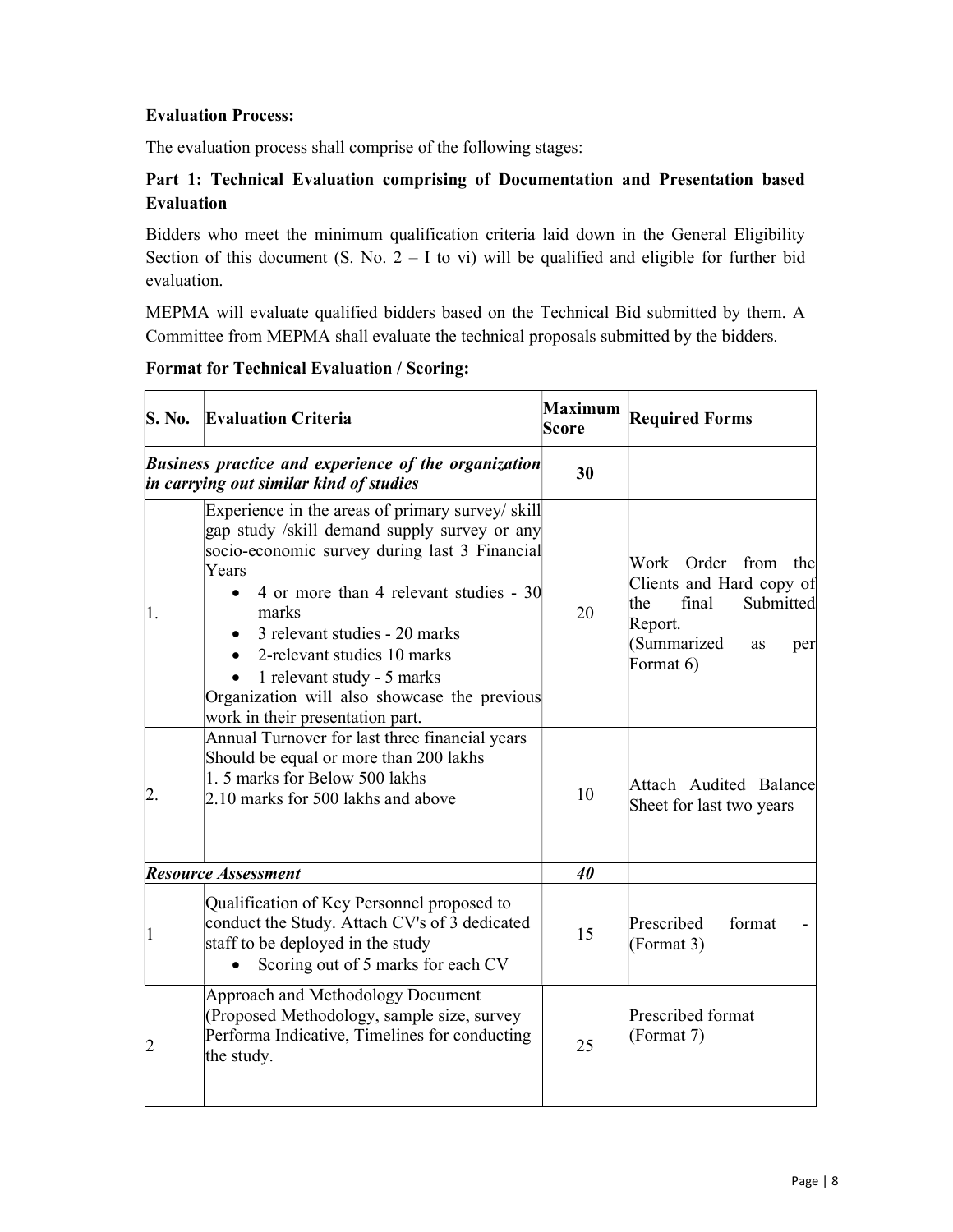| <i>Presentation</i>                              | $\bm{PPT}$ |
|--------------------------------------------------|------------|
| Presentation critically evaluating the Skill Gap |            |
| study that will be conducted by the              |            |
| organization will be evaluated                   |            |

### Note:

The eligible agency will be expected to make a presentation of 25-30 minutes before the Committee. The presentation will cover all the four important key parameters mentioned above so that scoring may be done.

Only the financial Bids of only those bidders shall be opened who have scored more than 60% marks in the Technical Evaluation as per scoring criteria given above in table. Less than 60%marks scored bidders will be disqualified.

# Final selection will be by the MD MEPMA.

# Part 2: Empanelment of Bidders

- 2. The financial proposals (format-8) of the consultants who have been technically qualified (as per procedure explained already) will be opened.
- 3. The lowest quote in each category will be frozen and called for negotiations by the technically qualified bidders.
- 4. The technically qualified consultants will be offered to work at the lowest rate (frozen rates) in each category.
- 5. The consultants who submit their willingness to work at the frozen rate will be empaneled for conducting demand survey and preparation of report for the Municipalities/Corporations of Telangana.
- 6. If necessary the empaneled consultants Will be allotted districts wise by the Mission Director, MEPMA

#### 3. Instructions to Bidders

About the RFP document

1. This RFP provides information regarding the Project, Scope of Work, Technical and Financial requirements and other related information to the bidder(s).

2. The bidders are expected to examine all instructions, forms, terms, project requirements and other information in the RFP documents. Failure to furnish all information required by the RFP document or submission of a proposal not substantially responsive to the RFP documents in every respect will be at the bidder's risk and may result in rejection of the proposal

#### 4. Key dates and events

| <b>S. No.</b> | <b>Information</b> | <b>Details</b> |
|---------------|--------------------|----------------|
|               |                    |                |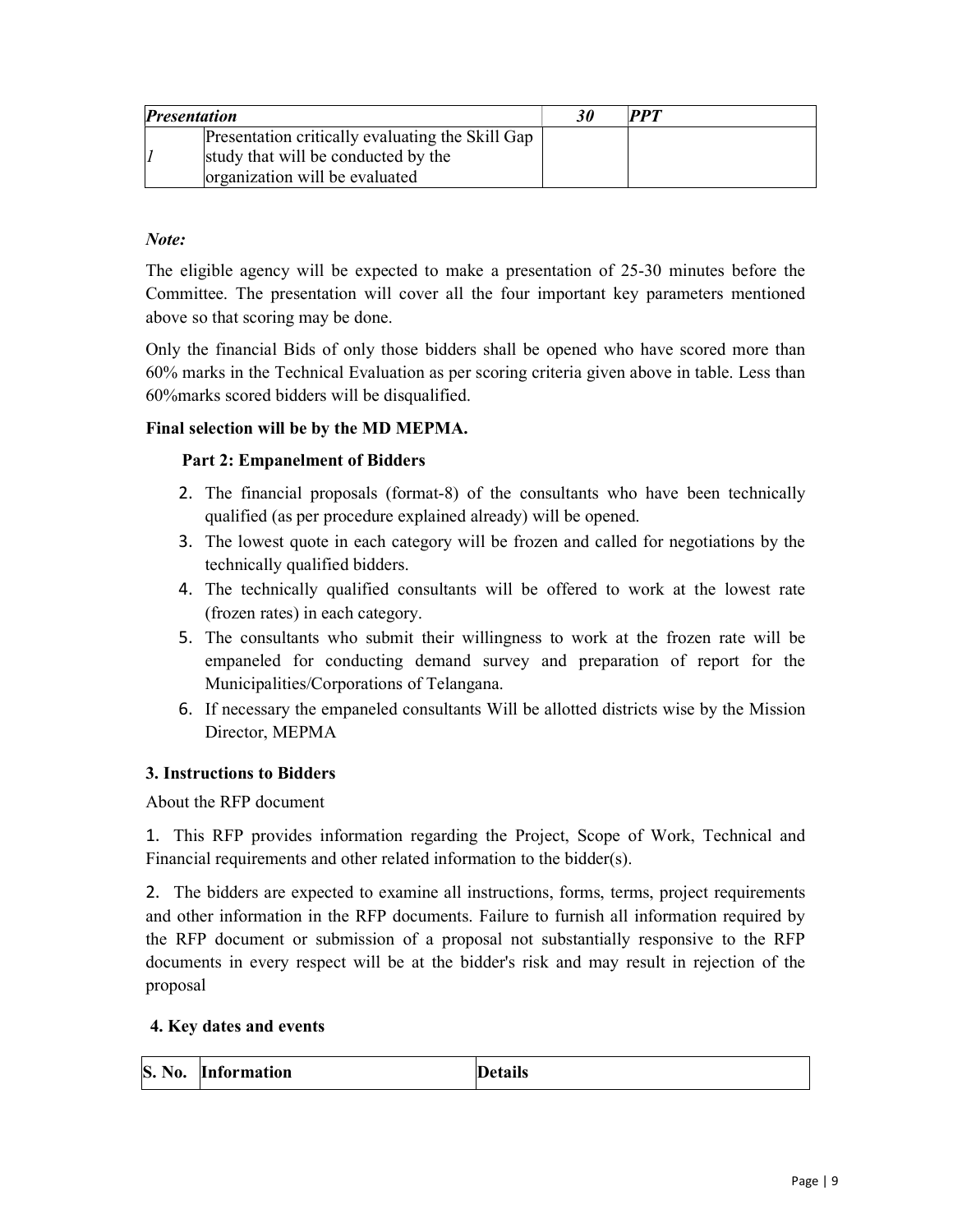| 1. | RFP No. and Date                                                                      | MEPMA-ESTP/SGA/1/2019.dt:04-12-2019                                                                                                                                                                                         |  |  |
|----|---------------------------------------------------------------------------------------|-----------------------------------------------------------------------------------------------------------------------------------------------------------------------------------------------------------------------------|--|--|
| 2. | Bid validity period                                                                   | 180 Days                                                                                                                                                                                                                    |  |  |
| 3. | Pre-bid meeting date and venue                                                        | 17-12-2019, 11:30 AM,<br>Mission for Elimination of Poverty in<br>Municipal Areas, 4th floor, 11-4-641/1, Red<br>Hills, Lakdikapul, Hyderabad, Telangana<br>500004                                                          |  |  |
| 4. | Last date (deadline) for submission of<br>bids                                        | 06-01-2019 up to 04:00 PM                                                                                                                                                                                                   |  |  |
| 5. | Technical Presentation<br>by<br>the<br><b>Shortlisted Bidders</b>                     | To be communicated                                                                                                                                                                                                          |  |  |
| 6. | Place, Time and Date of opening of<br>Financial Bids                                  | To be communicated                                                                                                                                                                                                          |  |  |
| 7. | Contact person for queries and email<br>for sending pre-bid queries                   | Rashmi Reddy K, SMC-EST&P<br>rashmimepma@gmail.com                                                                                                                                                                          |  |  |
| 8. | Addressee at which proposal<br>in<br>response to RFP notice is to<br>be<br>submitted: | Mission Director,<br>Mission for Elimination of Poverty in<br>Municipal Areas,<br>4th Floor, C&DMA Building, AC<br>Guards, Masab Tank<br>Hyderabad 500 004<br>Email id: mdmepma.ts@gmail.com,<br>Website: tmepma.cgg.gov.in |  |  |

# 5. Pre- Bid Queries

The bidders are requested to send their queries to this e-mail address. MEPMA shall receive and respond to Pre-Bid queries of prospective bidders as per the email.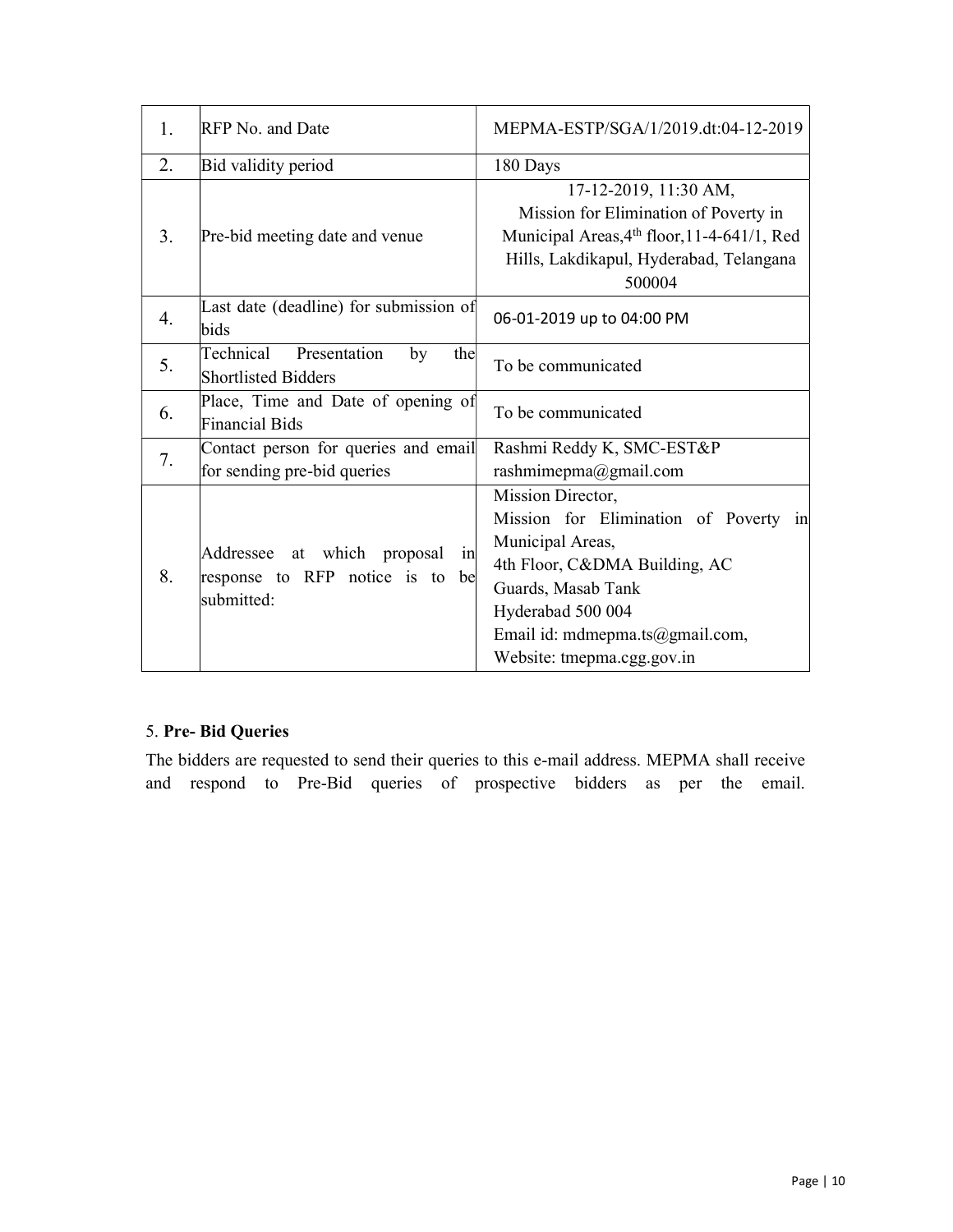#### 6. Procedure for submission of bids

Interested agencies fulfilling eligibility conditions as mentioned above can submit their detailed proposal for undertaking "SKILL GAP ANALYSIS & SCOPE OF EMPLOYMENT" in the municipalities/corporations of Telangana to the Mission Director, MEPMA, on or before 06-01-2020 up to 04:00 PM. Bid shall be prepared strictly in the format and in the manner prescribed.

#### The proposal should carry following documents as per given checklist:

Tender(s) should be submitted up to the date and time as indicated in the Tender Notice. The tender will be in two parts i.e. Technical Bid (Part 'A') and Financial Bid (Part 'B'). The bidder submitting Technical bid should submit all the documents demanded in Key-Submission Guidelines column and documents required for general eligibility in one envelope super scribed as TECHNICAL BID FOR CONDUCTING SKILL GAP ANALYSIS & SCOPE OF EMPLOYMENT". Page wise Index must be included for technical bid.

A separate envelope for FINANCIAL BID - Annexure B in separate envelope super scribed as FINANCIAL BID FOR CONDUCTING SKILL GAP ANALYSIS & SCOPE OF EMPLOYMENT " both these envelopes Technical Bid (Part 'A') and Financial Bid (Part 'B'), shall be included in one envelope super scribed as

PROPOSAL FOR SKILL GAP ANALYSIS & SCOPE OF EMPLOYMENT" from ............................................................................................ (Name and Address of the agency) by ........................................................................... (Name of the bidder) and the contact details (Mobile Number) of the key persons.

Non-submission of such details in time may render such bids for disqualification.

#### Key Submissions

- 1. Cover Letter indicating clearly the name, Address, Telephone No, email ID of the Bidder. As per format- 1
- 2. Self-Declaration for not being blacklisted by any State/ Central Govt Dept./ PSU as per format -2 – not applicable for Education Institutions and Universities
- 3. Self-Certificate for having details of qualified manpower for conducting study-Format 3
- 4. Organization Profile Format 5
- 5. Details of the Relevant / Similar assignments undertaken by the Bidder- Format 6
- 6. Vision Document- Format 7
- 7. Financial Bid- Format 8
- 8. CV of key personnel to be involved in the Study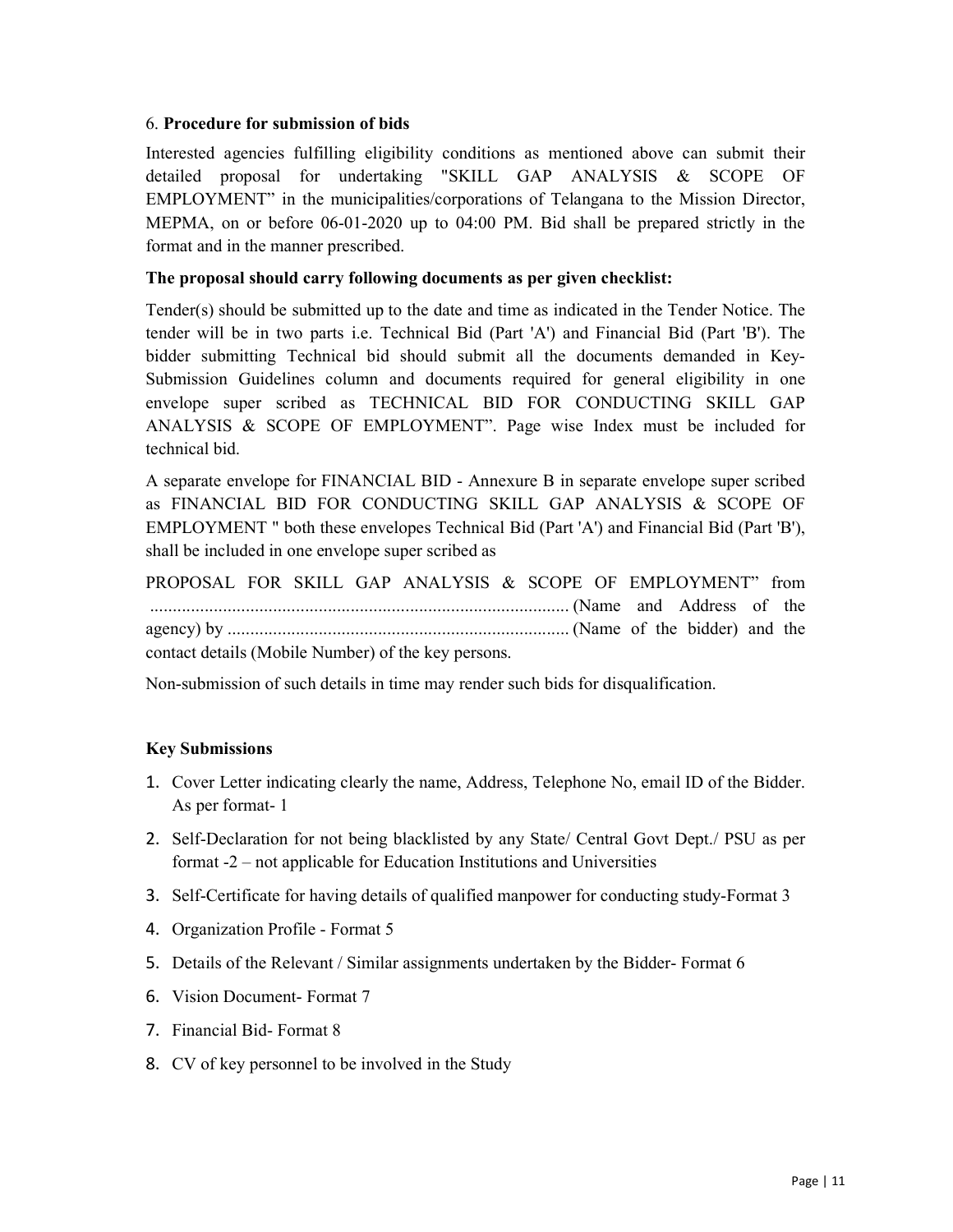# 7. Schedule of Payment

The Payment Milestones for conducting the "Skill gap analysis  $\&$  scope of employment in the state of Telangana are as indicated below:

| <b>S. No.</b> | <b>Project Activity</b>                            | Payment |
|---------------|----------------------------------------------------|---------|
|               | On submission and acceptance of Inception Report   | 30%     |
| 2.            | On Submission and acceptance of Preliminary Report | 50%     |
| 3.            | On submission and acceptance of Final Report       | 20%     |

- 1. The agency will be raising an invoice after the submission of step wise deliverables namely Inception Report, Preliminary Report and Final Report.
- 2. The agency performance will be reviewed after submission of inception report, then payment may release.

#### Other Terms and Conditions

- MEPMA reserves the right to accept or reject the bid without assigning any reasons. GST or any other tax as applicable shall be extra.
- MEPMA shall deduct Income tax at source as per relevant income tax rules and shall provide TDS certificate for the same to the agency.
- The Agency shall have to execute project on time after getting confirmation/ Work Order from MEPMA as per the given time limits.
- MEPMA may seek for any other information from the interested bidder in the form of documents, etc. if it deems appropriate for Technical Evaluation.
- All costs and expenses incurred by the Bidder in any way with the development, preparation and submission of bid including but limited to, the attendance at meetings, discussions, demonstrations etc. and providing any additional information required by the MEPMA will be borne entirely and exclusively by the Bidders.
- MEPMA reserves the right to suitably amend/ modify/ change any clause of this document and issue a corrigendum to this effect. Interested Bidders may keep a track of the Corrigendum issued after the conduct of Pre- Bid Meeting.

#### Confidentiality of Information

Organization shall not share the data of study with another agency for the sake of their own benefit etc.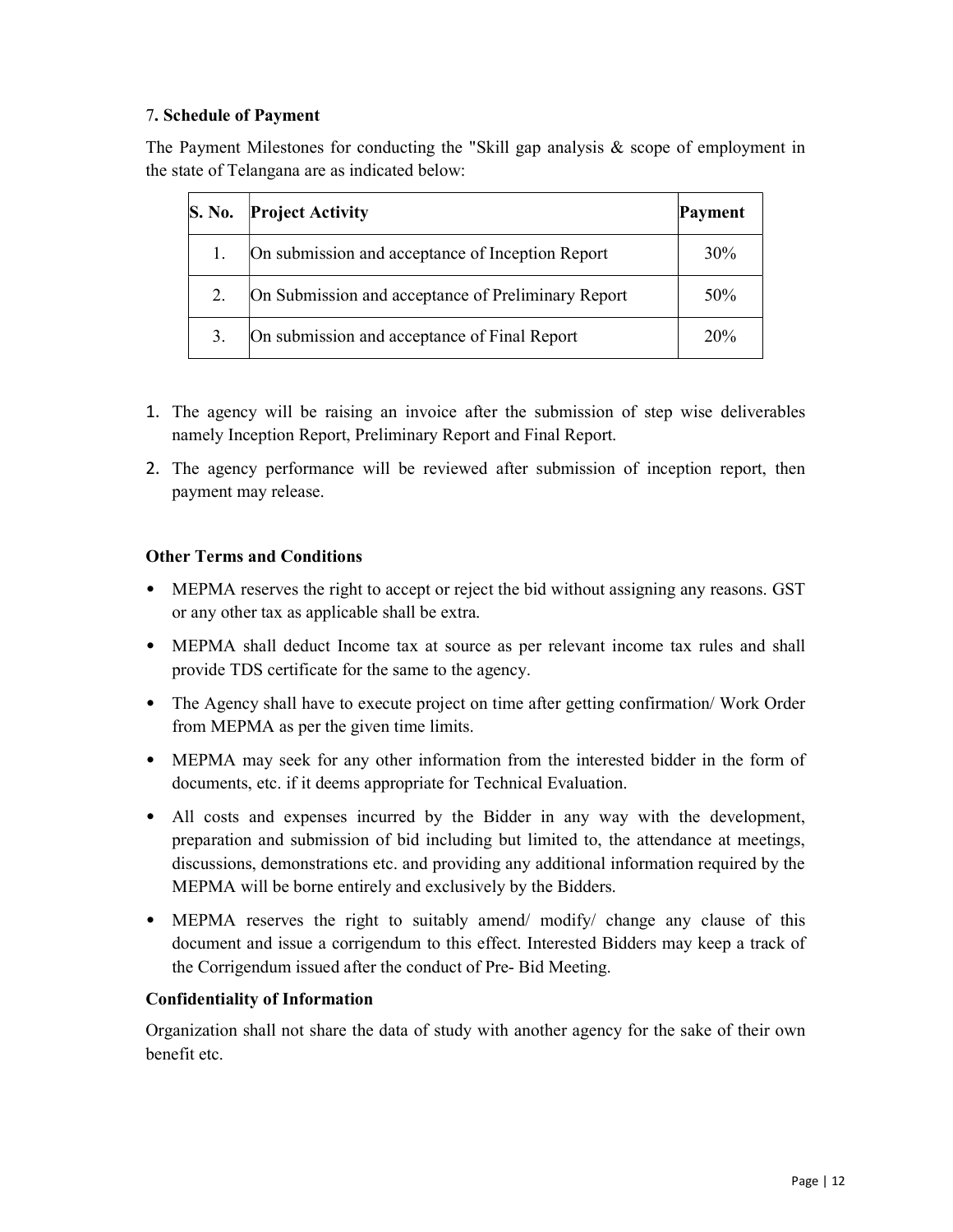# ANNEXURES & FORMATS

# Annexure- 1 – Indicative List of Municipalities/Corporations to be covered

| S.N<br>$\bf{0}$ | <b>Name</b><br><sub>of</sub><br>the<br>Municipalities/Corp<br>orations | S.No         | <b>Name</b><br><sub>of</sub><br>the<br>Municipalities/Corp<br>orations | S.No                      | <b>Name</b><br><sub>of</sub><br>the<br>Municipalities/Corp<br>orations |
|-----------------|------------------------------------------------------------------------|--------------|------------------------------------------------------------------------|---------------------------|------------------------------------------------------------------------|
| 1               | $\overline{2}$                                                         | $\mathbf{1}$ | $\overline{2}$                                                         | $\mathbf{1}$              | $\mathbf{2}$                                                           |
|                 | <b>Warangal Region</b>                                                 |              |                                                                        | <b>Hyderabad Region</b>   |                                                                        |
| I               | Jangaon                                                                | XVI          | Ranga Reddy                                                            | 106                       | Siddipet                                                               |
| $\mathbf{1}$    | Jangaon                                                                | 47           | Pedda Amberpet                                                         | 107                       | Gajwel                                                                 |
| $\mathbf{I}$    | Warangal Rural                                                         | 48           | Badangpet                                                              | 108                       | Dubbaka                                                                |
| $\overline{2}$  | Parkal                                                                 | 49           | Ibrahimpatnam                                                          | 109                       | Husnabad                                                               |
| $\overline{3}$  | Narasmpet                                                              | 50           | Jalpally                                                               | 110                       | Cherial                                                                |
| $\overline{4}$  | Wardhannapet                                                           | 51           | Meerpet                                                                | <b>XXV</b>                | Sangareddy                                                             |
| III             | Warangal (Urban)                                                       | 52           | Jillelaguda                                                            | 111                       | Sangareddy                                                             |
| 5               | Greater<br>Warangal<br>Mpl Corpn                                       | 53           | Shadnagar                                                              | 112                       | Sadasivapet                                                            |
| ${\rm IV}$      | Mahabubabad<br>District                                                | 54           | Shamshabad                                                             | 113                       | Zaheerabad                                                             |
| 6               | Mahabubabad                                                            | 55           | Turkayamjal                                                            | 114                       | Andol-Jogipet                                                          |
| $\tau$          | Dornakal                                                               | 56           | Adibatla                                                               | 115                       | Narayankhed                                                            |
| 8               | Maripeda                                                               | 57           | Shankarpally                                                           | 116                       | Bollaram                                                               |
| 9               | Thorrur                                                                | 58           | Thukkuguda                                                             | 117                       | Tellapur                                                               |
| V               | Jayashankar District                                                   | 59           | Amangal                                                                | 118                       | Ameenpur                                                               |
| 10              | Bhupalpally                                                            | 60           | Narsingi                                                               | <b>XXV</b><br>$\mathbf I$ | Medak                                                                  |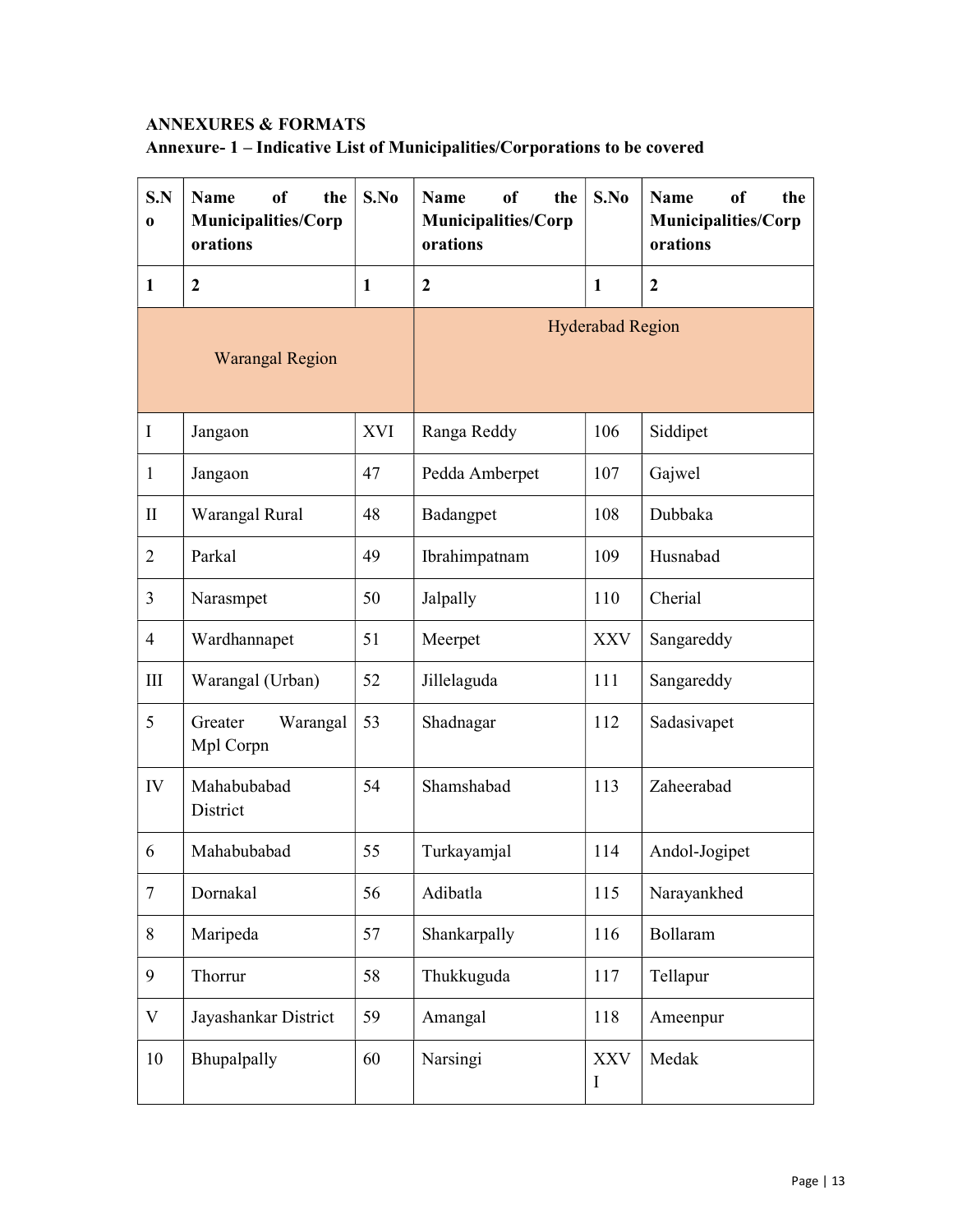| VI       | <b>KARIMNAGAR</b>          | 61           | Bandlaguda Jagir   | 119                        | Medak                              |
|----------|----------------------------|--------------|--------------------|----------------------------|------------------------------------|
| 11       | Jammikunta                 | 62           | Manikonda          | 120                        | Thoopran                           |
| 12       | Huzurabad                  | <b>XVII</b>  | Vikarabad          | 121                        | Ramayampet                         |
| 13       | Choppandandi               | 63           | Tandur             | 122                        | Narsapur                           |
| 14       | Kothapally                 | 64           | Vikarabad          | <b>XXV</b><br>$\mathbf{I}$ | <b>MAHABOOBNAGA</b><br>$\mathbf R$ |
| 15       | Karimnagar<br>Mpl<br>Corpn | 65           | Parigi             | 123                        | Mahaboobnagar                      |
| VII      | Jagityal                   | 66           | Kodangal           | 124                        | Makthal                            |
| 16       | Jagityal                   | <b>XVIII</b> | Medchal-Malkajgiri | 125                        | Bhoothpur                          |
| 17       | Korutla                    | 67           | Medchal            | 126                        | Kosgi                              |
| 18       | Metpalli                   | 68           | Boduppal           | 127                        | Badepally                          |
| 19       | Raikal                     | 69           | Peerzadiguda       | 128                        | Narayanapet                        |
|          |                            |              |                    |                            |                                    |
| 20       | Dharmapuri                 | 70           | Dhammaiguda        | <b>XXV</b><br>III          | Jogulamba Gadwal                   |
| VII<br>Ι | Rajanna District           | 71           | Nagaram            | 129                        | Gadwal                             |
| 21       | Vemulavada                 | 72           | pocharam           | 130                        | Ieeja                              |
| 22       | Sircilla                   | 73           | Ghatkesar          | 131                        | Waddepalle                         |
| IX       | Peddapalli                 | 74           | Gundlapochampally  | 132                        | Alampur                            |
| 23       | Peddapalli                 | 75           | Thumkunta          | XXI<br>X                   | Wanaparthy                         |
| 24       | Manthani                   | 76           | Dundigal           | 133                        | Wanaparthy                         |
| 25       | Sulthanabad                | 77           | Kompally           | 134                        | Kothakota                          |
| 26       | Ramagundam<br>Mpl<br>Corpn | 78           | Nizampet           | 135                        | Pebbair                            |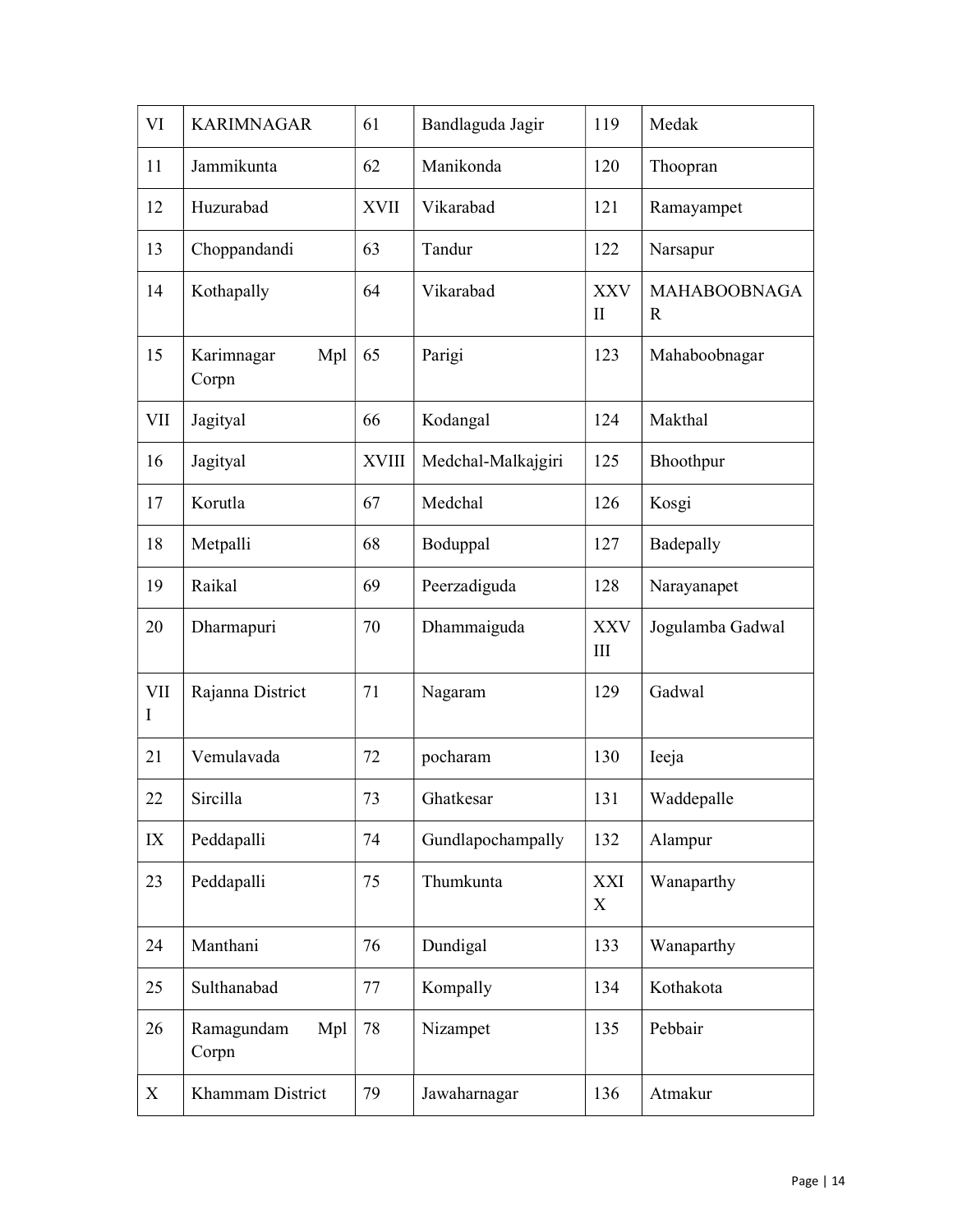| 27                | Sattupalli                       | <b>XIX</b>  | <b>NIZAMABAD</b>          | 137        | Amarchinta   |
|-------------------|----------------------------------|-------------|---------------------------|------------|--------------|
| 28                | Madhira                          | 80          | Bodhan                    | <b>XXX</b> | Nagarkurnool |
| 29                | Wyra                             | 81          | Armur                     | 138        | Nagarkurnool |
| 30                | Mpl<br>Khammam<br>Corpn          | 82          | Bheemgal                  | 139        | Kollapur     |
| XI                | <b>Bhadradri</b><br>(Kothagudem) | 83          | Nizamabad<br>Mpl<br>Corpn | 140        | Kalwakurthy  |
| 31                | Kothagudem                       | XX          | Kamareddy                 | 141        | Atchampet    |
| 32                | Palvancha                        | 84          | Kamareddy                 | 142        | <b>GHMC</b>  |
| 33                | Yellandu                         | 85          | Banswada                  |            |              |
| 34                | Manuguru                         | 86          | Yellareddy                |            |              |
| XII               | <b>ADILABAD</b>                  | XXI         | Yadadri Bhuvanagiri       |            |              |
| 35                | Adilabad                         | 87          | Bhongir                   |            |              |
| XII<br>Ι          | Nirmal District                  | 88          | Mothkur                   |            |              |
| 36                | Nirmal                           | 89          | Choutuppal                |            |              |
| 37                | <b>Bhainsa</b>                   | 90          | Alair                     |            |              |
| 38                | Khanapur                         | 91          | Pochampally               |            |              |
| XI<br>$\mathbf V$ | Komaram<br>Bheem<br>District     | 92          | Yadagirigutta             |            |              |
| 39                | Kagaznagar                       | <b>XXII</b> | Suryapet                  |            |              |
| XV                | <b>Mancherial District</b>       | 93          | Suryapet                  |            |              |
| 40                | Mancherial                       | 94          | Kodada                    |            |              |
| 41                | Bellampally                      | 95          | Huzurnagar                |            |              |
| 42                | Mandamarri                       | 96          | Neredcherla               |            |              |
| 43                | Naspur                           | 97          | Tirumalagiri              |            |              |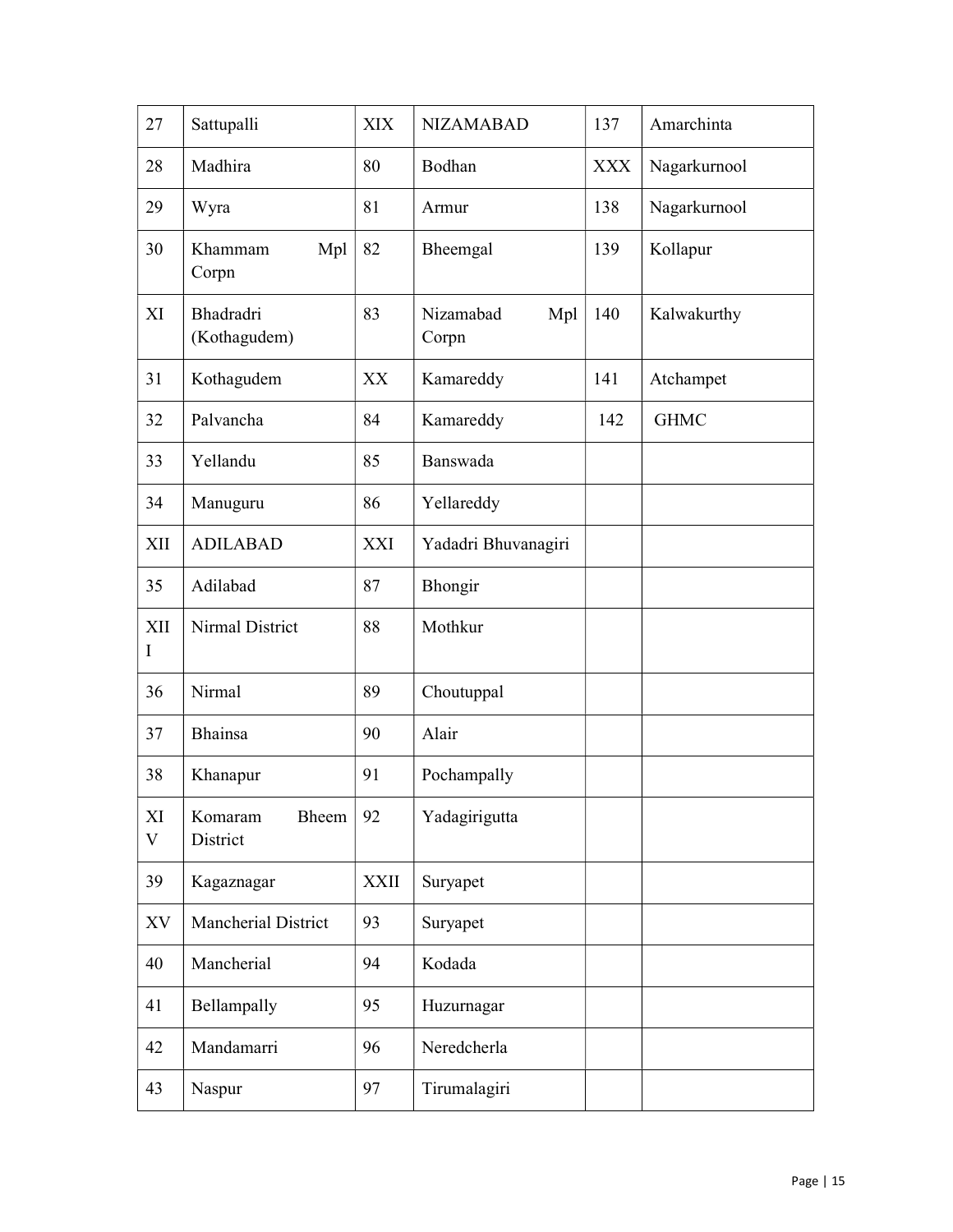| 44 | Cheenur      | <b>XXIII</b>        | Nalgonda    |  |
|----|--------------|---------------------|-------------|--|
| 45 | Kyathanpally | 98                  | Devarakonda |  |
| 46 | Luxettipet   | 99                  | Nalgonda    |  |
|    |              | 100                 | Miryalguda  |  |
|    |              | 101                 | Nandikonda  |  |
|    |              | 102                 | Chityal     |  |
|    |              | 103                 | Haliya      |  |
|    |              | 104                 | Chandur     |  |
|    |              | 105                 | Nakrekal    |  |
|    |              | XXI<br>$\mathbf{V}$ | Siddipet    |  |

1-46 :- Warangal Region

47-141 :- Hyderabad Region

142 :- GHMC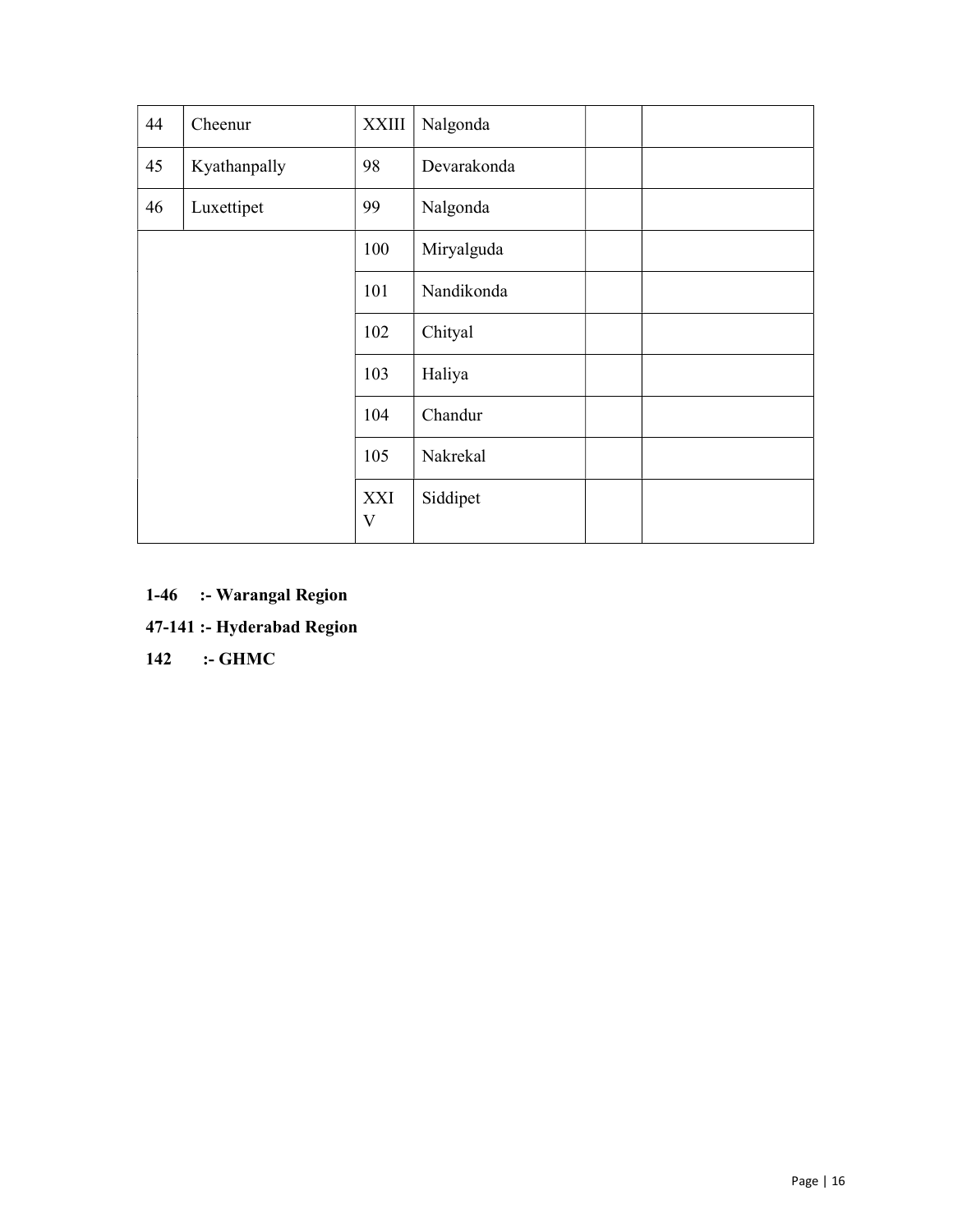# Format 1- Covering Letter

To,

The Mission Director,

Mission for Eliminating Poverty in Municipal Areas,

Telangana

Madam,

Please find enclosed Copy of our Proposal submitted in response to the Request for Proposal (RFP) issued by the MEPMA, date for conducting the Skill gap analysis  $\&$  scope of employment in the state of Telangana.

Having examined the RFP document, we, the undersigned, offer to provide the services as required and outlined in the RFP for "Skill gap analysis & scope of employment In the state of Telangana for MEPMA. We hereby confirm that:

- 1. Each page of the Technical and Financial Bid has been signed by the Authorized Signatory.
- 2. We agree to abide by our offer for a period of 180 days from the date fixed for opening of the Qualification Bid.
- 3. We have carefully read and understood the terms and conditions of the RFP and the conditions of the contract applicable to the bid and we do hereby undertake to provide services as per terms and conditions mentioned in the RFP.
- 4. The information contained in this Bid or any part thereof, including its exhibits, schedules, and other document(s) delivered or to be delivered to MEPMA, is true, accurate, and complete.
- 5. We acknowledge the right of MEPMA to reject our Proposal without assigning any reason or otherwise and hereby waive, to the fullest extent permitted by applicable law, our right to challenge the same on any account whatsoever.
- 6. We fulfill all the legal requirements and meet all the eligibility criteria laid down in the RFP.
- 7. This Proposal is unconditional and we hereby undertake to abide by the terms and conditions of the RFP.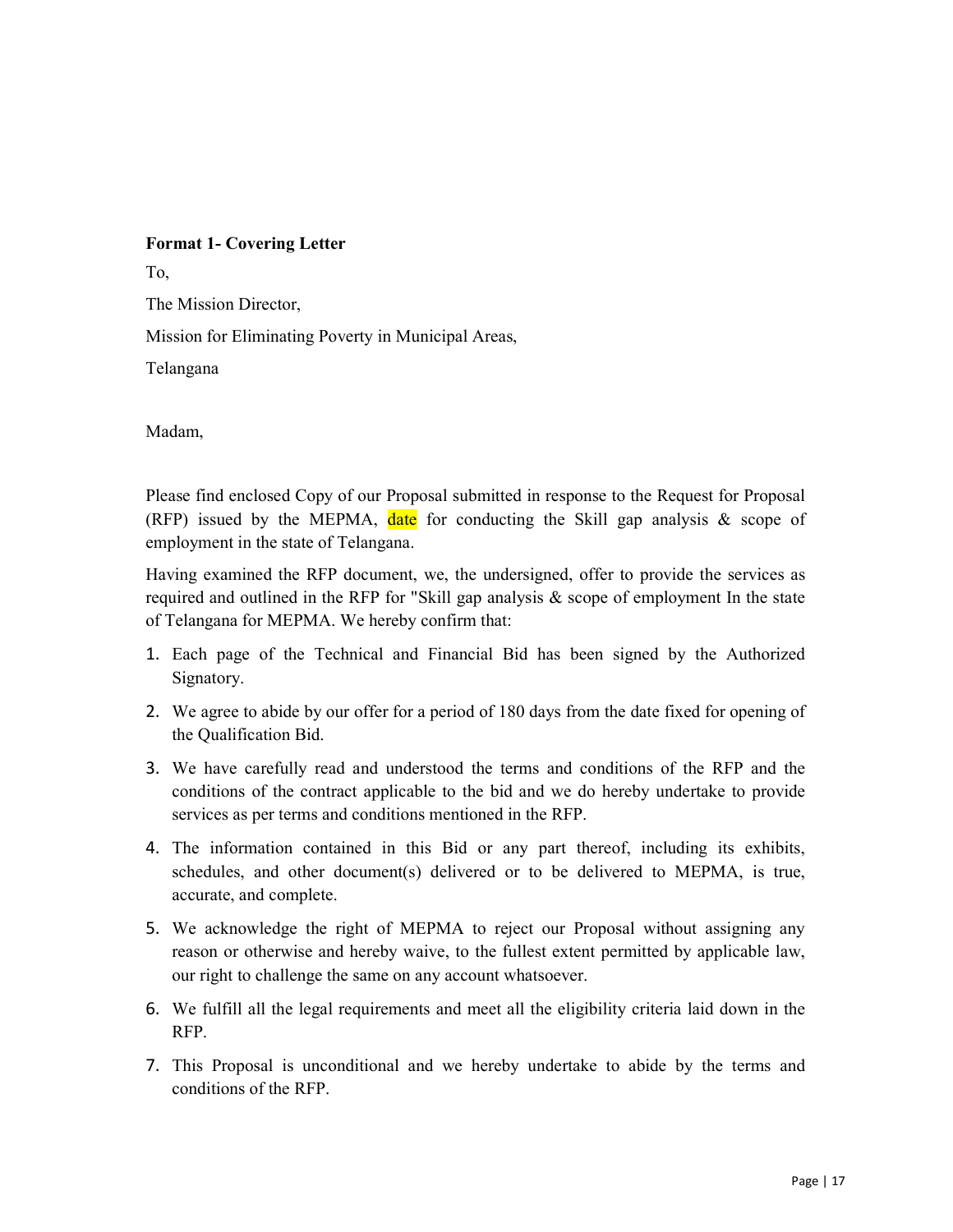- 8. We have not directly or indirectly or through an agent engaged or indulged in any corrupt practice, fraudulent practice, coercive practice, undesirable practice or restrictive practice.
- 9. It is hereby confirmed that I/We are entitled to act on behalf of our corporation/company/ firm/organization / Universities / Institutions / Autonomous Bodies and empowered to sign this document as well as such other documents, which may be required in this connection.

Yours sincerely, For and on behalf of: Signature: Seal/Stamp of bidder Name: Designation: (Authorized Representative and Signature) Date: Place: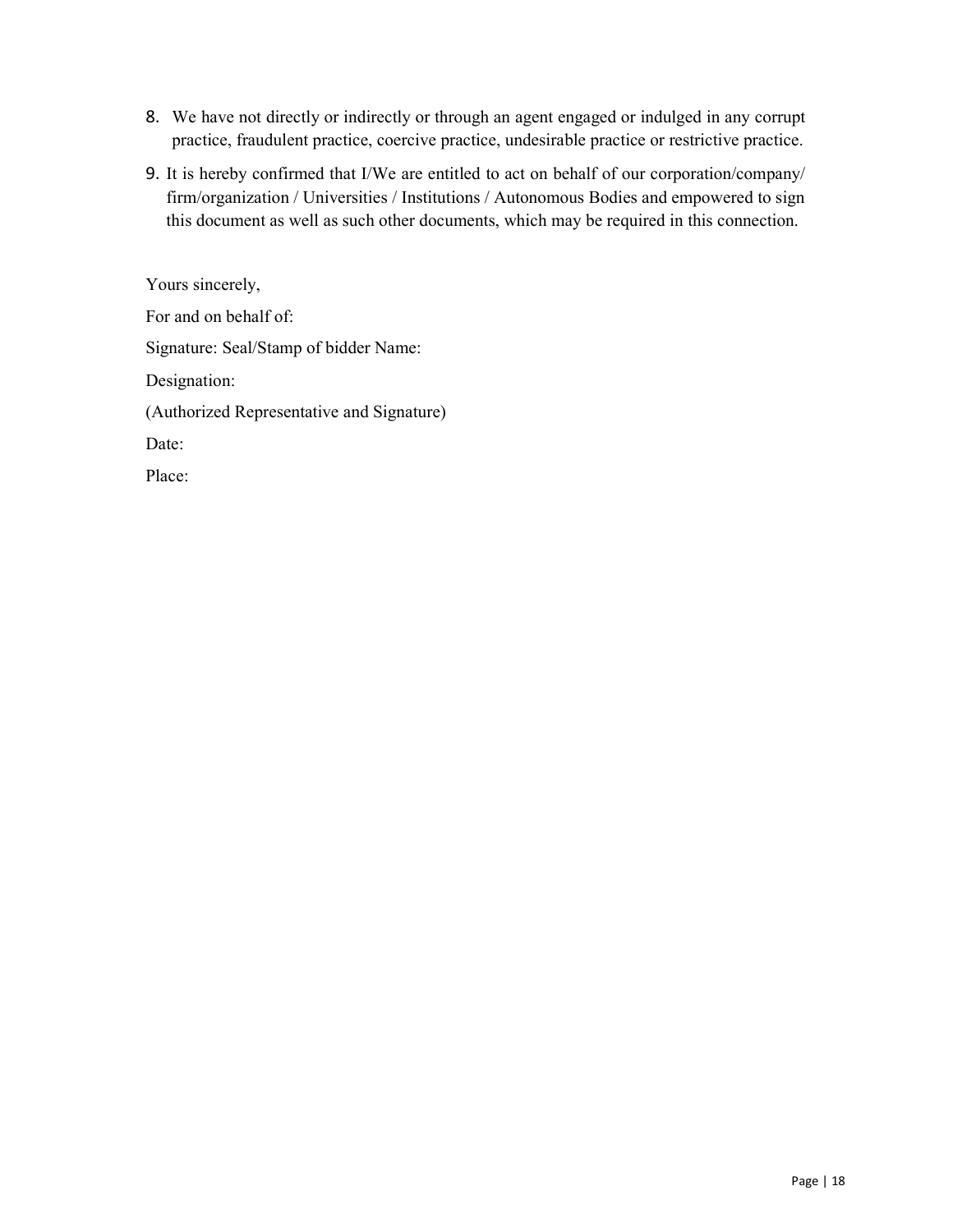#### Format- 2 Self Declaration form – Not Applicable for Government Departments/Institutions

(Self-Declaration for not being blacklisted by any State/ Central Govt Dept./ PSU) (On INR 100 Non-Judicial Stamp Paper - Submit separate declaration [Date]

# To,

The Mission Director,

Mission for Eliminating Poverty in Municipal Areas,

Telangana

In response to the RFP No.  $\qquad \qquad$  dated  $\qquad \qquad$  for quoting against the RFP as a representative(s) of  $M/s$   $I/We$  hereby declare that our Company / Firm is having unblemished past record and was not declared blacklisted or ineligible to participate for bidding due to breach of general or specific instructions, corrupt / fraudulent or any other unethical business practices.

Yours faithfully,

Authorized Signatory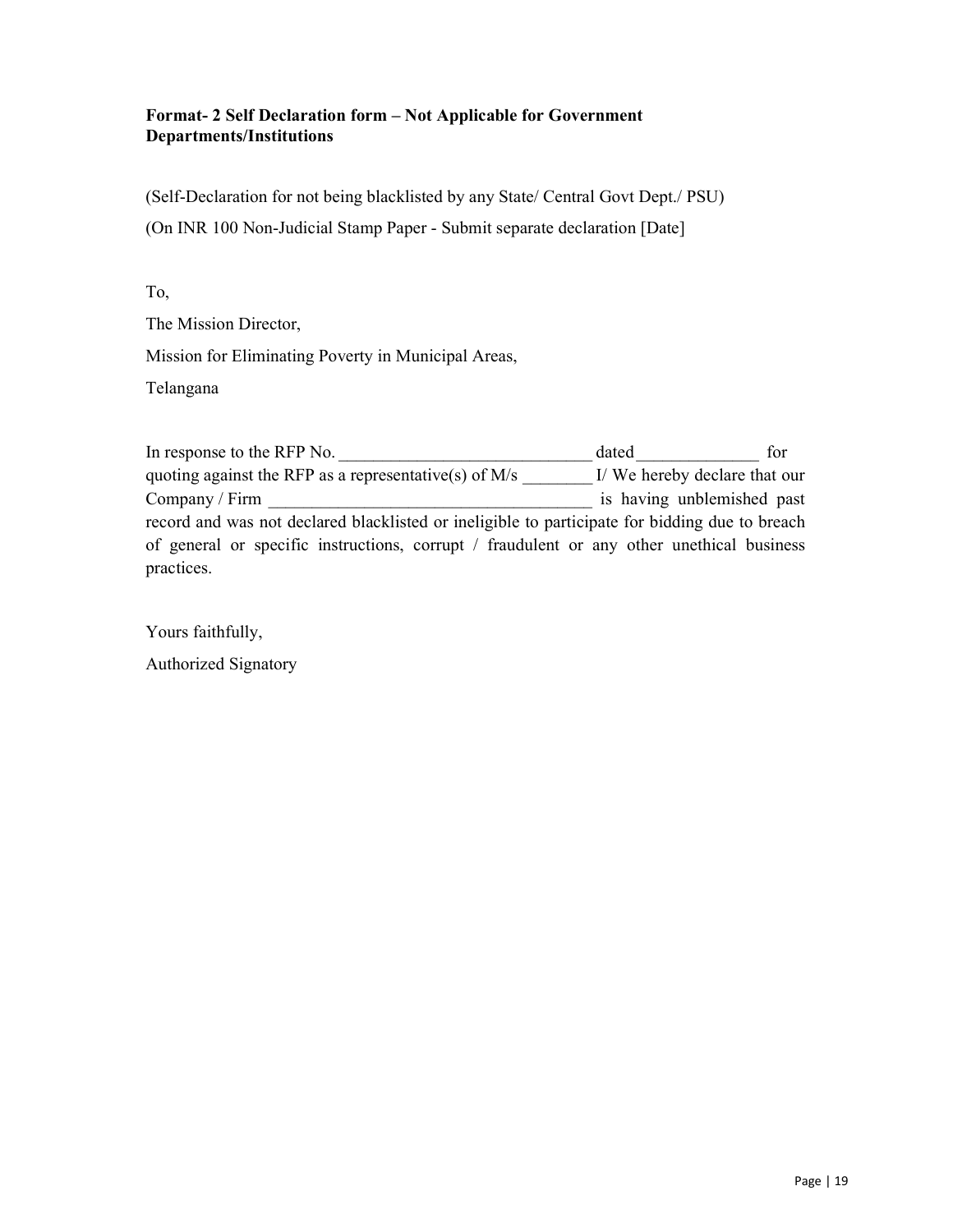# Format -3 Self-Certificate for number and details of qualified Manpower/Employees [On the letterhead of the organization]

To,

The Mission Director,

Mission for Eliminating Poverty in Municipal Areas,

Telangana

Sir/ Madam,

In response to the RFP No. \_\_\_\_\_\_\_\_\_\_\_\_\_\_\_\_\_\_\_\_\_\_\_ dated \_\_\_\_\_\_\_\_\_\_\_\_\_\_ for quoting against the RFP as an Authorized Representative(s) of M/s. \_\_\_\_\_\_\_\_\_\_\_\_\_\_\_\_\_\_\_\_\_\_, I / We hereby declare, as on date of submission of the proposal, have following number of qualified personnel/ consultants (for skill demand supply survey or any socio-economic survey etc.).

A. Details of Staff to be engaged for the skill gap Analysis

| $S$ No | <b>Name</b><br><b>Staff</b> | <sup>of</sup> QualificationDesignation | Years<br>OI.<br>Experience | Years of<br>Relevant<br><b>Experience</b> | Area<br>0Ī<br>Expertise |
|--------|-----------------------------|----------------------------------------|----------------------------|-------------------------------------------|-------------------------|
|        |                             |                                        |                            |                                           |                         |
| 2      |                             |                                        |                            |                                           |                         |
|        |                             |                                        |                            |                                           |                         |

Signature:

Name of the Authorized Signatory: Designation:

(CV of three Resource Person to be provided)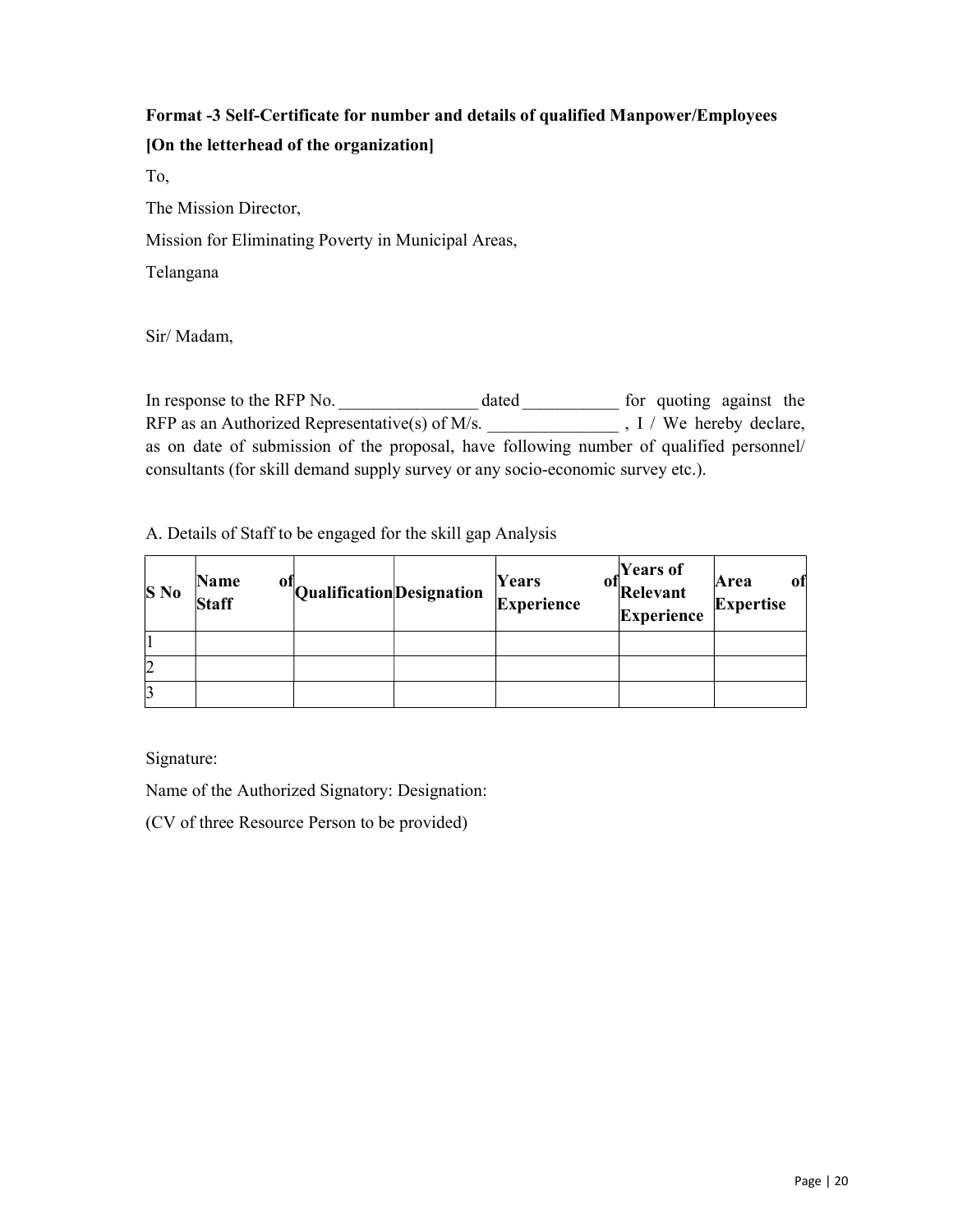# Format 4 - Affidavit-Cum-Declaration(On a Stamp paper of value INR 100/-)

I, ……………. son/Daughter of Shri ................ aged about ........................ years, resident of ....................... , do hereby solemnly declare and affirm as under:

- That I am the Director/ Head of the Institutions of M/s. ----------------
- That I have read and understood the Request for Proposal (RFP) Document in respect of the Project provided to us by MEPMA.
- And I hereby submit the proposal for ...............................................
- I/We accept all the terms and conditions set out in the RFP dated issued by MEPMA. I further state that if any information furnished by me in this affidavit or otherwise is found to be incorrect, MEPMA shall have the right to forthwith terminate its agreement with us.

#### (DEPONENT)

Verified at ....... on this ------------ day of --------- that the contents given above in the affidavit are true and correct to the best of my knowledge.

(DEPONENT)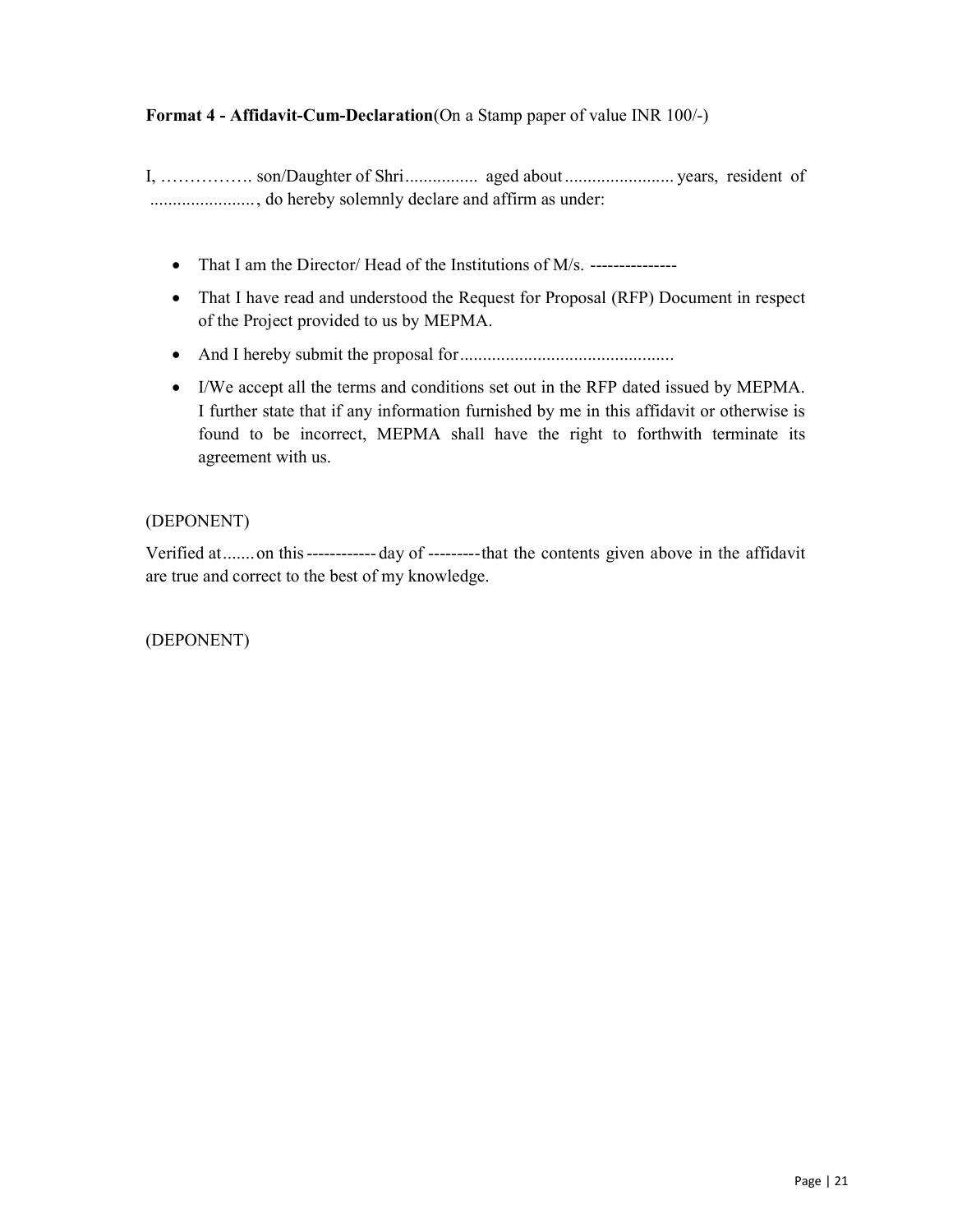# Format-5 Organization Profile

|    | Name of Agency& Address                                                                                                                                                           |                    |
|----|-----------------------------------------------------------------------------------------------------------------------------------------------------------------------------------|--------------------|
| 2. | District/ s for which the Agency is<br>interested to Bid                                                                                                                          |                    |
| 3  | of<br>Government<br>Agency/<br>Type<br>$\mathbf{a}$<br>Government owned enterprise/ Research<br>Institution/<br>University/<br>Autonomous<br><b>Educational Institutions/PSUs</b> |                    |
| 4  | Name of Contact Person Mobile<br>Tel. No.                                                                                                                                         |                    |
| 3  | GST No. (If applicable)<br>If any other tax no (If applicable)                                                                                                                    |                    |
| 4  | Date                                                                                                                                                                              |                    |
| 5  | Signature and Seal Signature                                                                                                                                                      | Seal of the agency |
|    | Name of Authorized signatory                                                                                                                                                      |                    |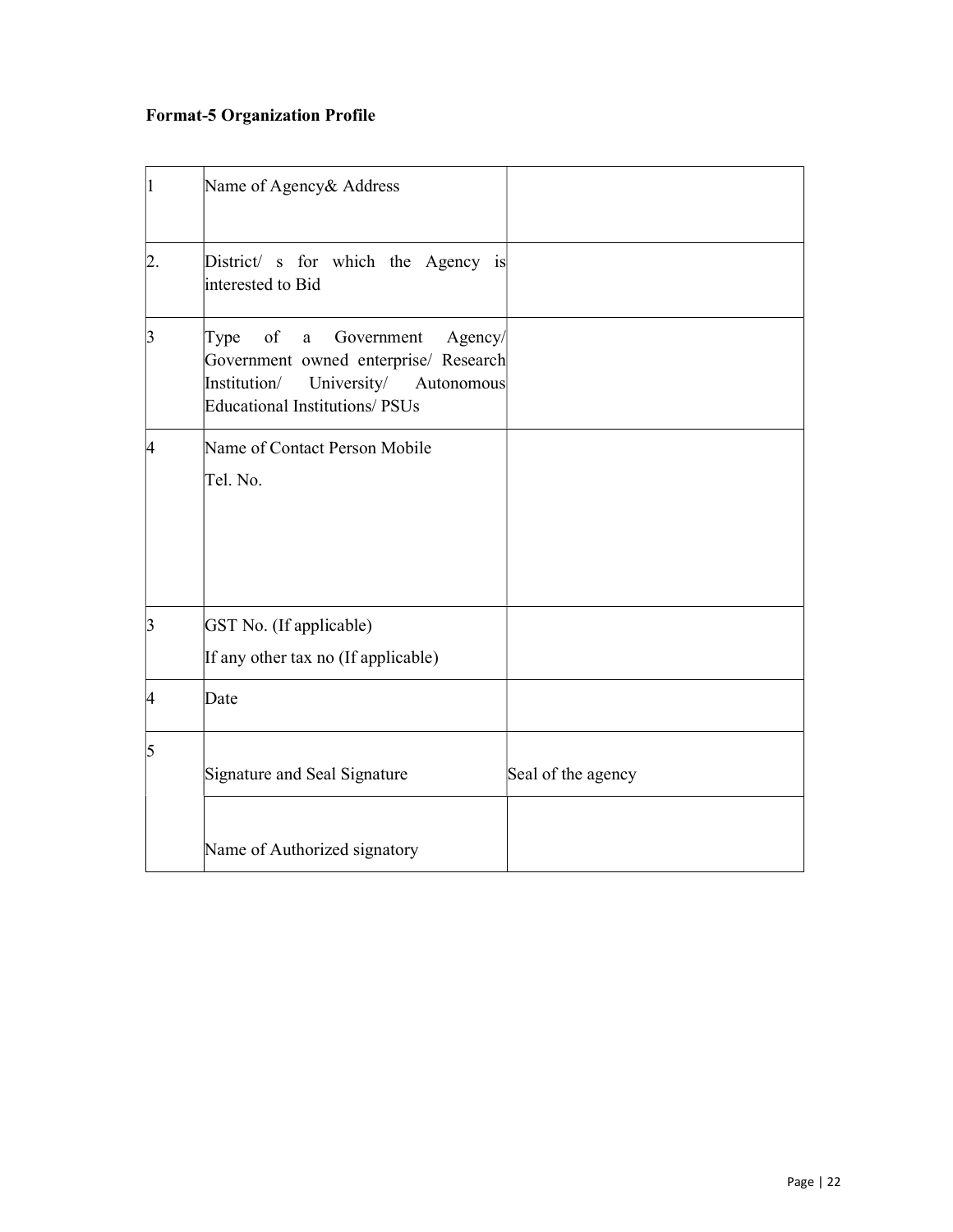#### Format- 6 previous experience details

# DETAILS OF THE RELEVANT / SIMILAR ASSIGNMENTS UNDERTAKEN BY THE BIDDER

| Assignment Name:                                                                              |  |  |  |
|-----------------------------------------------------------------------------------------------|--|--|--|
| Name of the Client:                                                                           |  |  |  |
| Approx. Value of the Contract:                                                                |  |  |  |
| Total<br>number of staff-months of the Location & Address:<br>Assignment:                     |  |  |  |
| Start Date (Month/Year): Completion Date Duration of Assignment (months):<br>$(Month/Year)$ : |  |  |  |
| Narrative description of Project:                                                             |  |  |  |

1. Description of actual services provided by your staff within the assignment

2. Details about the primary research methods used:

i. Approach & Methodology including primary and secondary research methods

ii. No. of people and institutions surveyed through following primary research methods

Signature:

Name of the Authorized Signatory: Designation: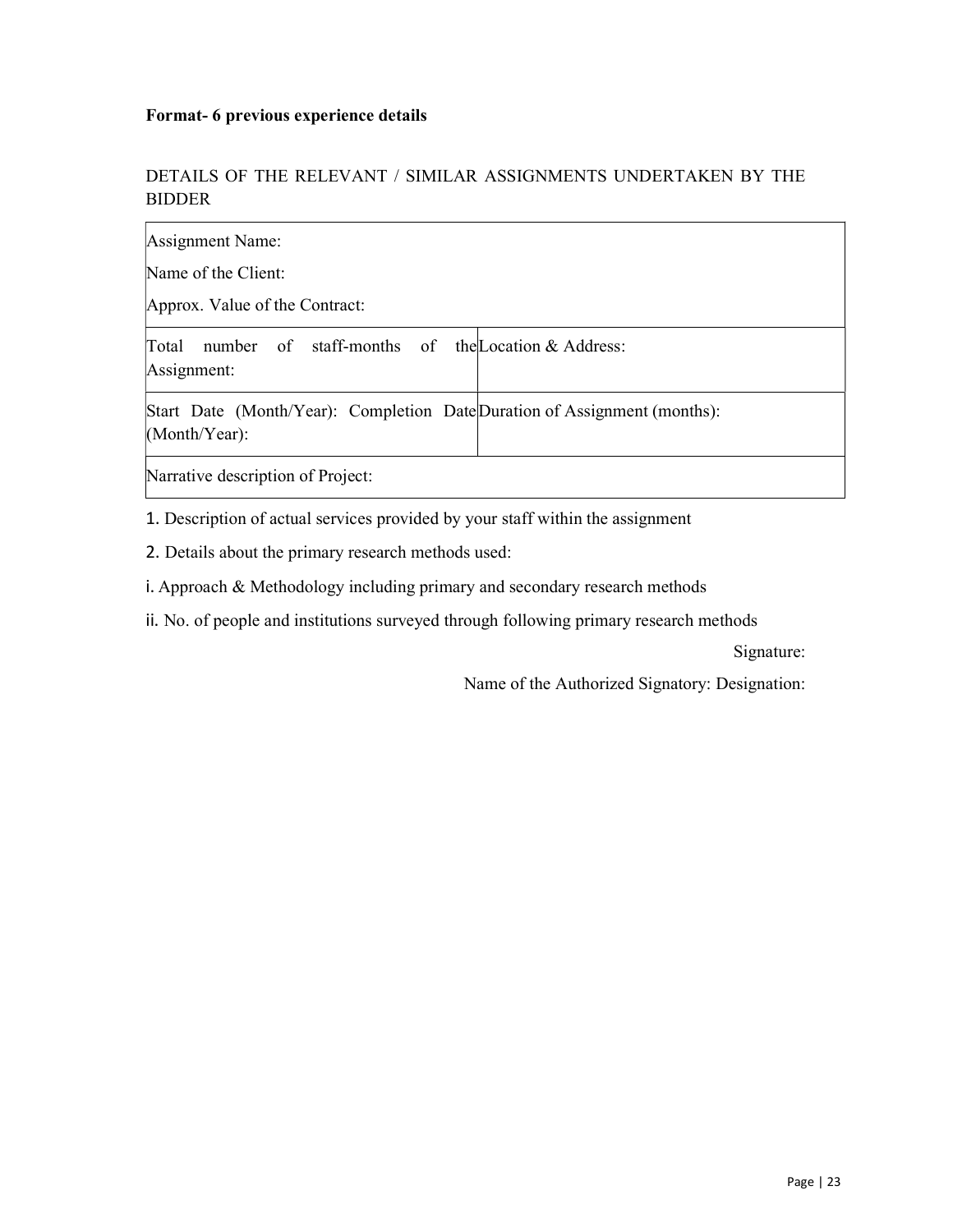#### Format 7 - Vision Document

- Rationale for conducting Skill Gap Analysis:
- Bidder to provide the detailed approach and methodology for extending services as per the Scope of Work mentioned under the RFP.
- Detailed Work plan and time schedule for performing the assignment

(The vision document will be assessed as a part of the Technical Evaluation Exercise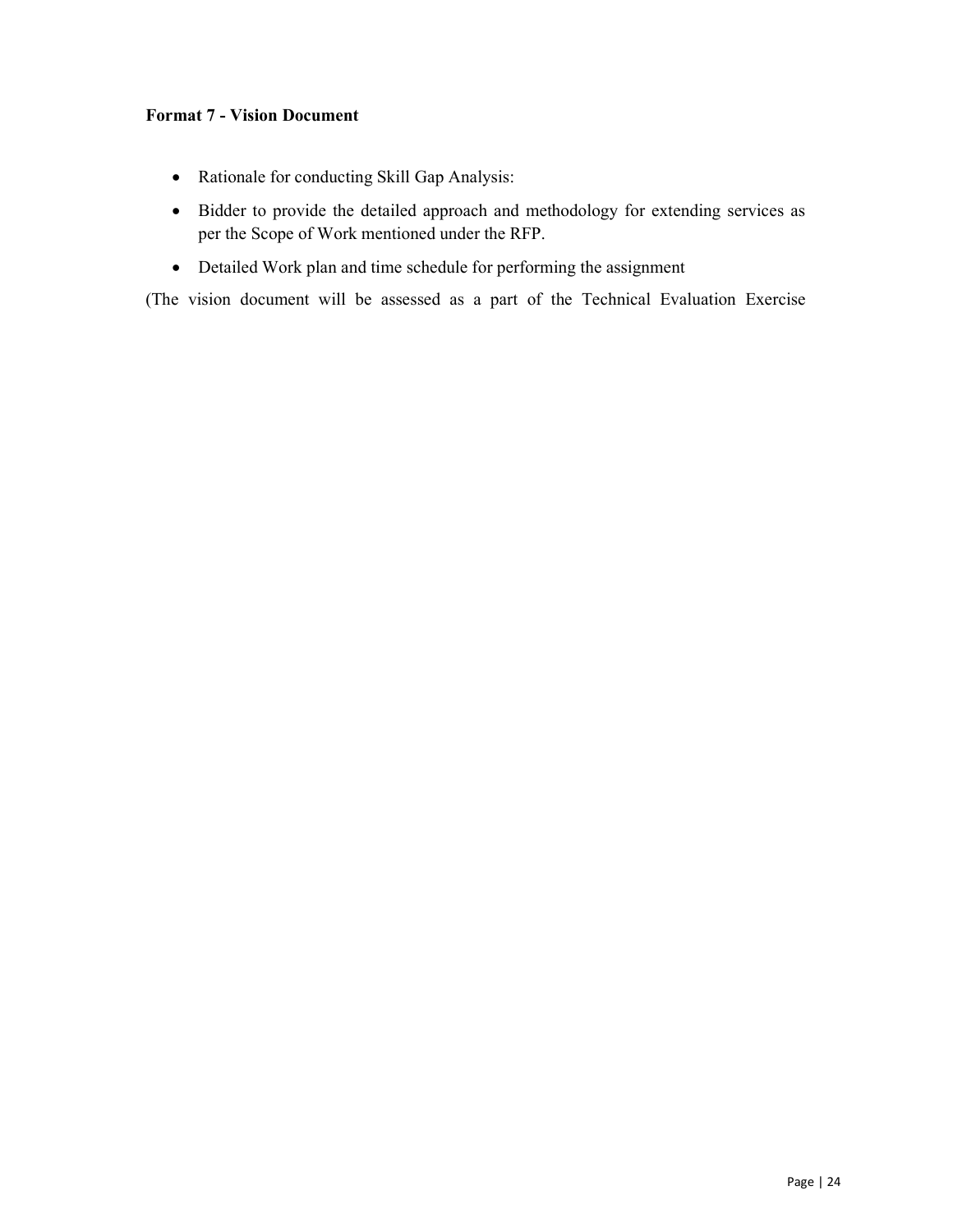# Format -8 FINANCIAL PROPOSAL SUBMISSION FORM

| [On the letterhead of the organization] |             |    |             |                                    |  |  |
|-----------------------------------------|-------------|----|-------------|------------------------------------|--|--|
| [Location, Date]                        |             |    |             |                                    |  |  |
| FROM: (Name of Firm)                    |             |    |             | To: (Name and Address of Employer) |  |  |
|                                         |             |    |             |                                    |  |  |
|                                         |             |    |             |                                    |  |  |
| Ladies/Gentlemen:                       |             |    |             |                                    |  |  |
| Subject:                                | Empanelment | of | Consultants | for                                |  |  |
|                                         |             |    |             | Financial Proposal.                |  |  |

We, the undersigned, offer to provide the Consulting services for the above in accordance with your Request for Proposal date [Date], and out (Technical and Financial Proposals). We submit our Financial Proposal in the format attached.

Our Financial Proposal shall be binding upon us subject to the modifications resulting from contract negotiations, up to expiration of the validity period of the Proposal i.e.; (Date).

| For Conducting Demand Survey and Preparation<br>of for Municipalities/Corporations s with<br>Population (as per statement enclosed) | Amount per each<br><b>Municipalities/Corporations (including)</b><br>all taxes as applicable) |          |  |
|-------------------------------------------------------------------------------------------------------------------------------------|-----------------------------------------------------------------------------------------------|----------|--|
|                                                                                                                                     | In figures                                                                                    | In words |  |
| In GHMC Areas                                                                                                                       | Rs<br>lakhs                                                                                   |          |  |
| Hyderabad Region                                                                                                                    | Rs<br>lakhs                                                                                   |          |  |
| Warangal Region                                                                                                                     | Rs<br>lakhs                                                                                   |          |  |

We undertake that, in competing for (and, if the award is made to us in executing)the above contract, we will strictly observe the laws against fraud and corruption in force in India namely "Prevention of Corruption Act 1988 ".

We understand you are not bound to accept any Proposal you receive. We remain,

 Yours Sincerely, Authorized Signature Name and Title of Signatory, Name of the Firm:

Note:

Ceiling of rate is as fixed in information to bidders ( under Financial Proposal)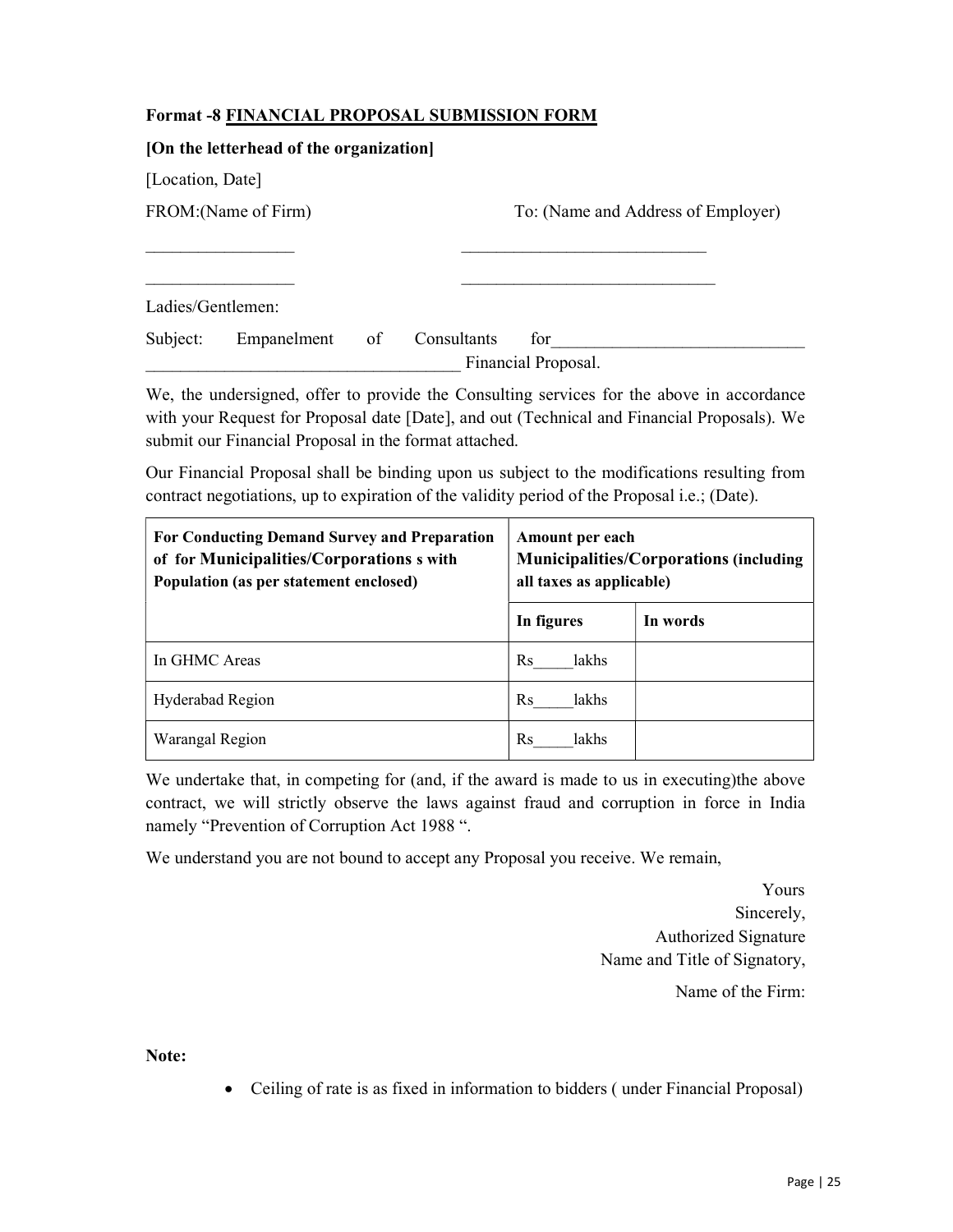Addl. Mission Director, MEPMA For and on behalf of: (Name and Address of Company) Seal/Stamp of bidder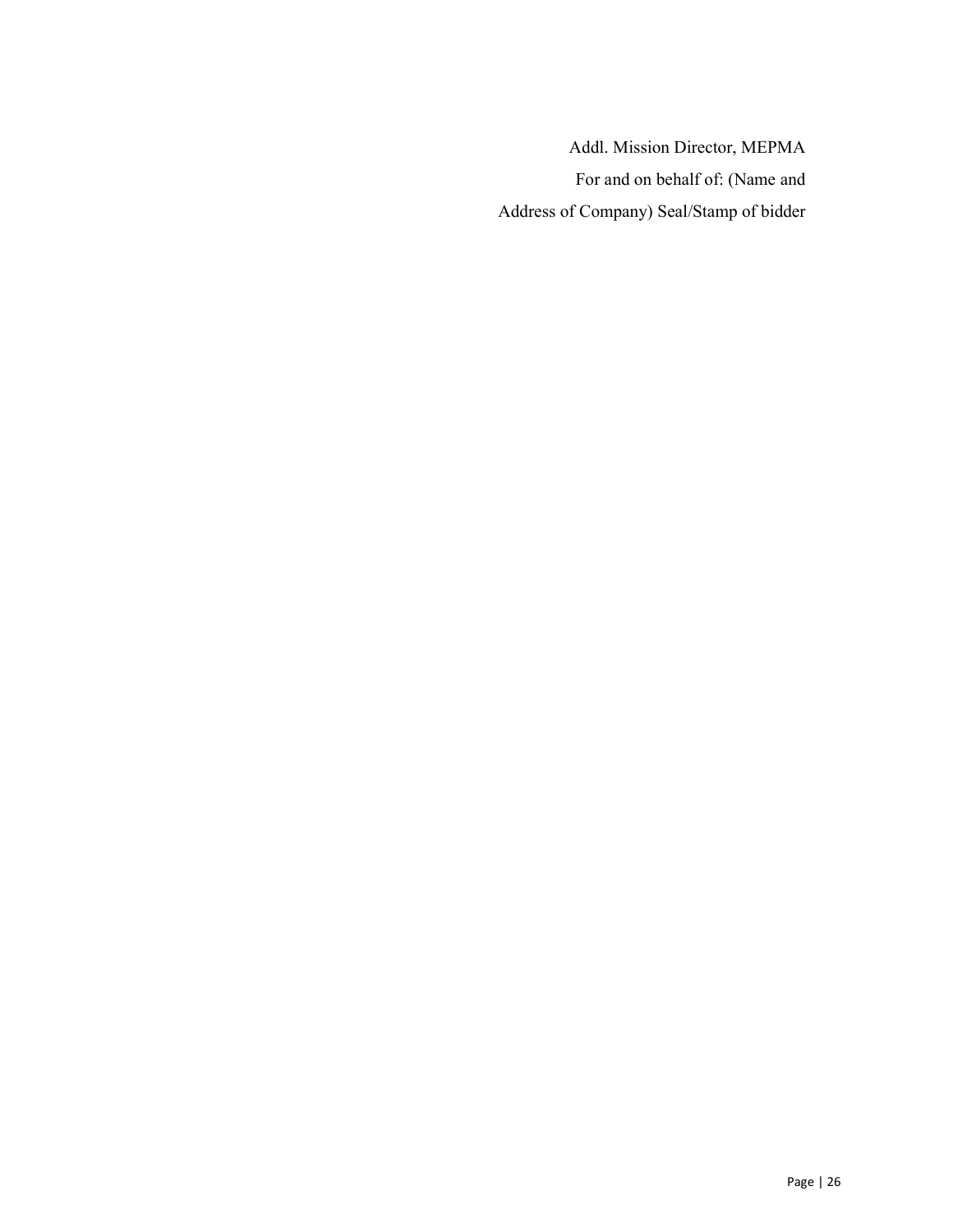| S. No.         | Sector                                 |
|----------------|----------------------------------------|
| 1              | Agricultural and allied                |
| 2              | Automobile and Auto Component          |
| 3              | Beauty & Wellness                      |
| 4              | <b>BFSI</b>                            |
| 5              | Building, Construction Industry        |
| 6              | Chemical & Pharmaceuticals             |
| 7              | Domestic Help                          |
| $\overline{8}$ | <b>Education and Skill Development</b> |
| 9              | Electronic & IT Hardware               |
| 10             | <b>Food Processing</b>                 |
| 11             | Furniture and Furnishing               |
| 12             | Gems & Jewellery                       |
| 13             | Handloom & Handicrafts                 |
| 14             | <b>Healthcare Services</b>             |
| 15             | IT & ITES                              |
| 16             | Leather & Leather Goods                |
| 17             | Media and Entertainment                |
| 18             | Organized Retail                       |
| 19             | Other manufacturing                    |
| 20             | Real Estate                            |
| 21             | Security                               |

Format – 9 Indicative List Of Sectors To Be Covered In The Clusters